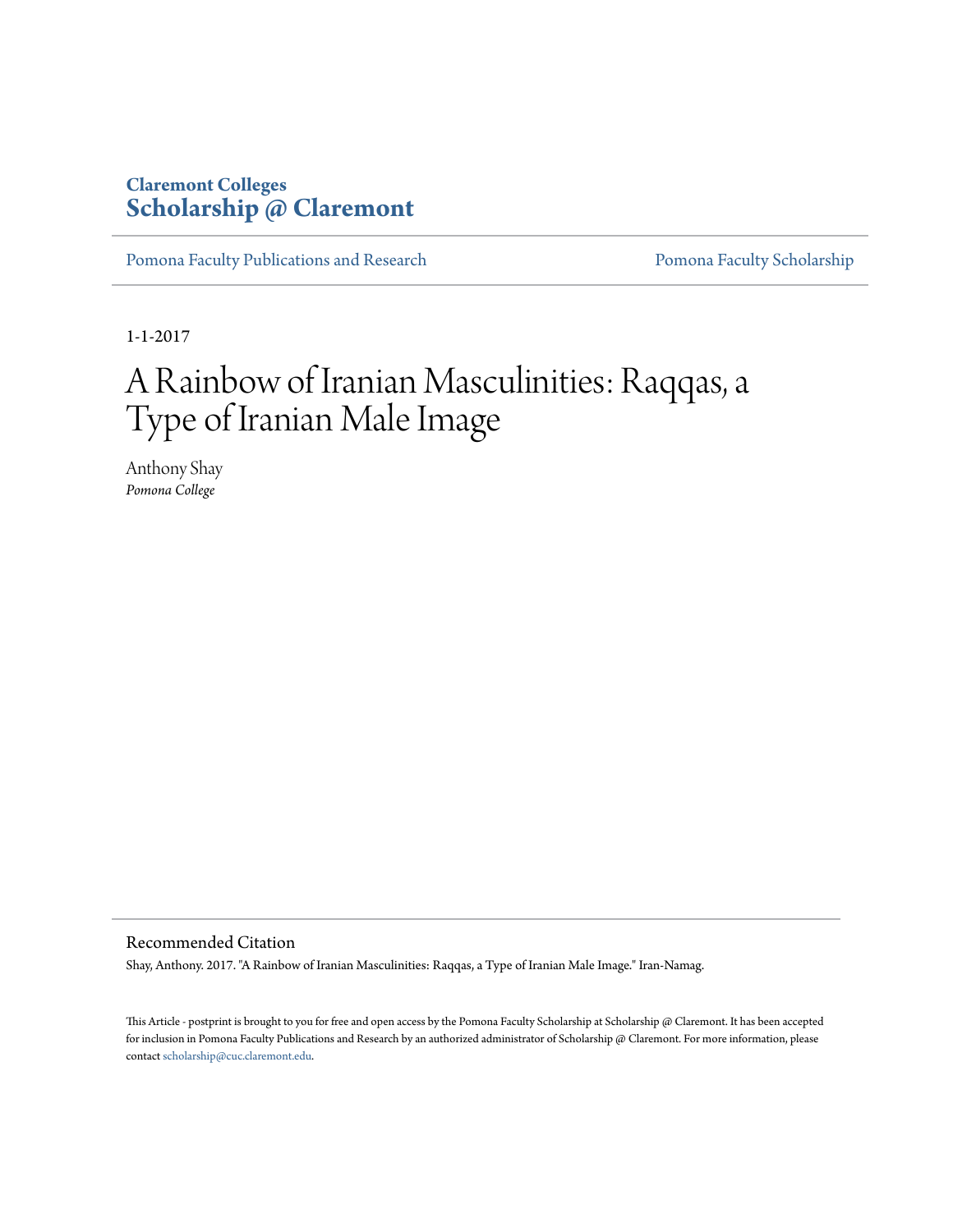### **A Rainbow of Iranian Masculinities:** *Raqqas***, a Type of Iranian Male Image Anthony Shay**

#### **Introduction**

*Raqqas*! **1** Dreaded epithet! The male dancer –the figure that embodies the lightning rod for the negative pole of masculinity and masculine behavior throughout the entire Middle East and Central Asia, and certainly in the Iranian world. I define the Iranian world as including Iran, Afghanistan and Central Asia, tied together by the Persian language and culture. The raqqas defines effeminacy for many in the Iranian world, both historically and today, and those outsiders who traveled there over the centuries and reported and commented on what they saw. I describe and analyze these negative attitudes in *Choreophobia: Solo Improvised Dance in the Iranian World* (1999). Zainab Stellar in describing how dance is regarded by many conservative elements in Iranian society today, notes that dance "was seen as the worst possible behavior of an undisciplined body in public, and symbol of all vice" (2011, 235). **2** Stellar's object was to describe and analyze how, "Despite all moral prohibitions, the genre of rhythmic movements (*harikati-i mawzun*) has brought dance to the service of Islamic theocratical culture in postrevolutionary Iran" (2011, 231). **3**

1. Raqqas (fem. Raqqaseh) is one of the few gendered Arabic words still used in Persian. So deadly an insult are these terms that the Iranian government, in attempting to attract respectable middle-class dancers to perform in their national dance companies, created the ungendered term "*raqsandeh*" to replace the tainted terms "*raqqas*" and "*raqqaseh*."

2. Stellar, Zainab. 2011. "From 'Evil-inciting' Dance to Chaste 'Rhythmic Movements': A Genealogy of Modern Islamic Dance-Theatre in Iran." In Karin van Nieuwkerk, editor. Muslim Rap, Hallal Soaps, and Revolutionary Theater: Artistic Developments in the Middle East. Austin: University of Texas Press, 231- 256.

3. ibid., 231.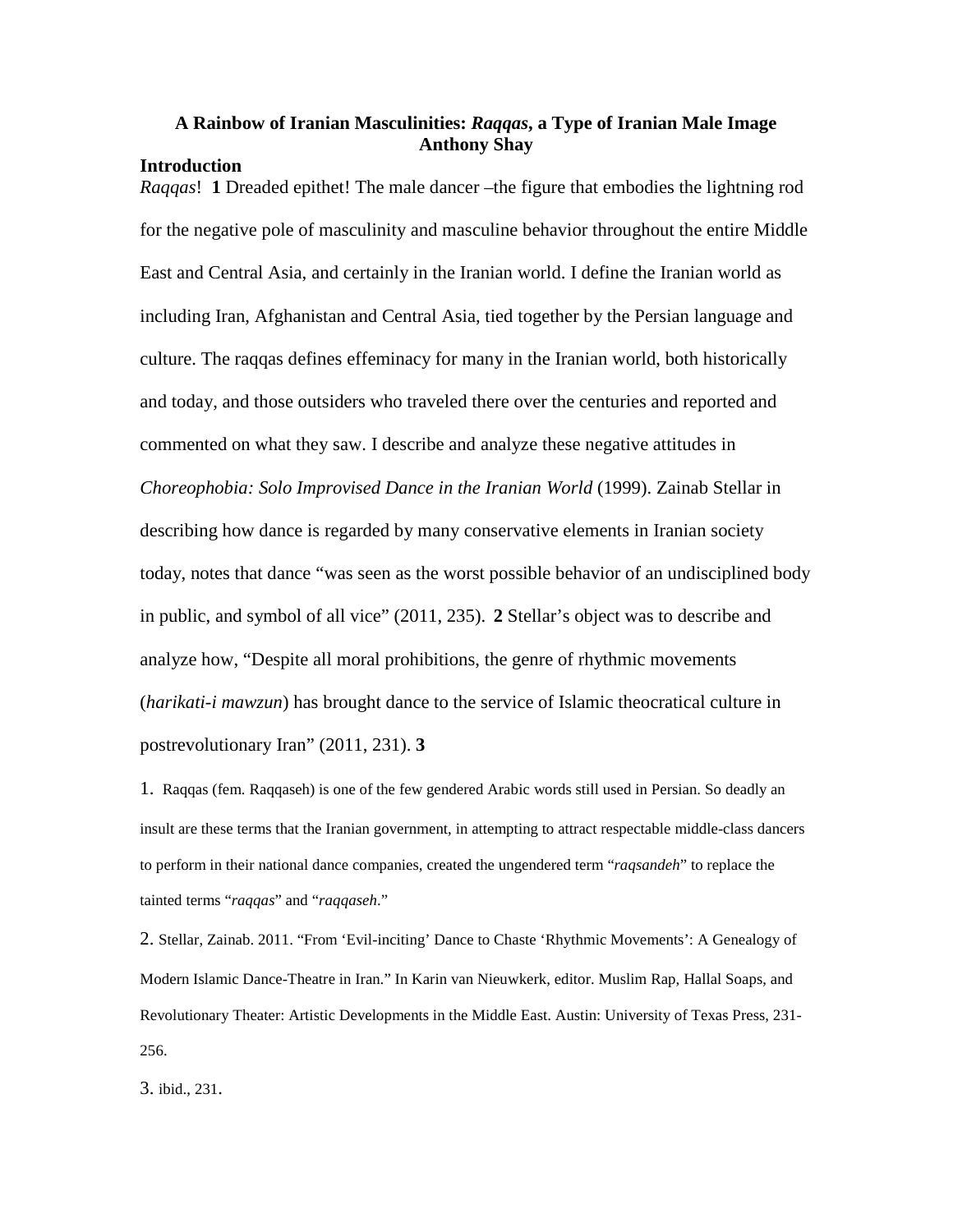In this essay, I will explore the male dancer in the Iranian world, and how he came to occupy this abject position. Lotfollah "Lotfi" Mansouri, the renowned opera director and producer, recounted at a dinner that I attended (January 27, 2002 Peyvand Organization, San Jose), how one day as a student at UCLA, he entered Schonberg Music Hall and heard opera for the first time. He was immediately enchanted, abandoned his medical studies, and entered the opera program for which UCLA was famous. His enraged father back in Iran called him, "raqqas!", and never spoke to him again, in spite of the considerable success and fame that Lotfi had garnered in his newly chosen profession as head of both director of the San Francisco Opera and the Canadian National Opera, and guest director worldwide. Raqqas, male dancer, can be considered an insult in Persian implying effeminacy, sexual availability, and general untrustworthiness, enough to disinherit a son.

One of the Qajar princesses, Taj al-Saltana (1884-1936) in her memoirs (written in 1914) commented on the figure of the male dancer, that by implication suggests that her readers would understand very well the negative meaning she implies:

That night 'Abdi Jan's troupe had been called so that the harem occupants could watch the show. **4** Of course, you remember 'Abdi well. Let me, nevertheless, give you a description of his looks. He was a lad of about twelve or thirteen, with large black eyes, languid and incredibly beautiful and attractive. His face was tanned and good looking, his lips crimson, and his hair black and thick. Renowned throughout the town, the boy had a thousand adoring lovers. Being a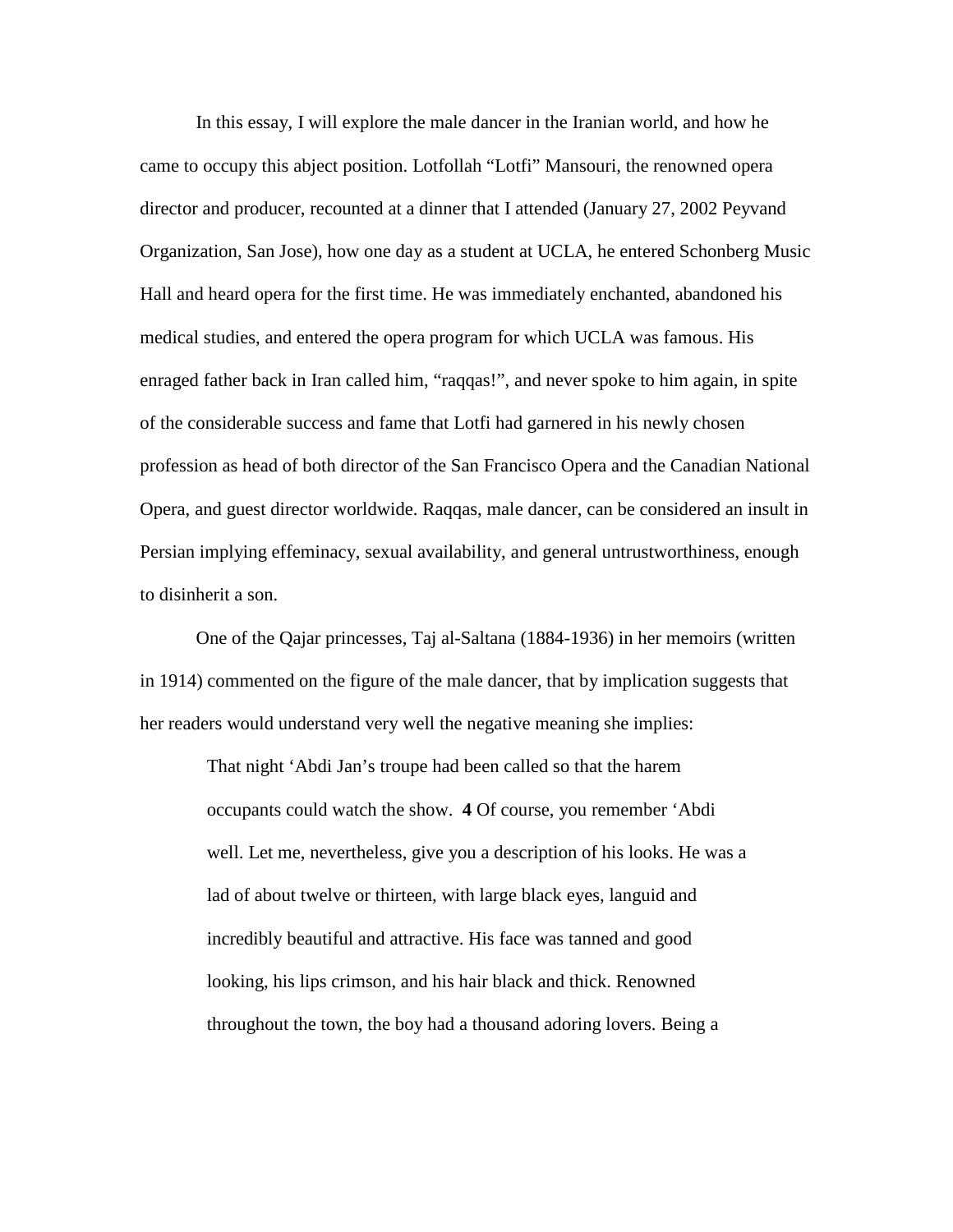dancer, however, he was unworthy of being anyone's beloved. (1993,

163) **5**

While all public entertainers were considered to be prostitutes, if the performer was male, he occupied the most abject position in Iranian society—that of a sexually penetrated male. (See Floor 2008, 279-368; Mathee 2000, 138-140; Najmabadi 2014, 126-133; Shamisa 2002, 9-14) He took what was considered to be the female role in sexual intercourse, and thus while the female played out her gender role, the male dancer betrayed his. It mattered not that he might, as an orphan or slave, not have any control over his fate, he served as that most useful personage: the societal scare figure to use for the voices of morality to police rigid masculine codes of behavior in the general population. The raqqas was exactly the person that one did not want to be. **6** The raqqas, because he was a public entertainer, and like Abdi Jan often well know, became symbolic of all that was not masculine. By no means was he the only figure to participate in homosexual relations.

It was not only male public performers who labored under social censure, female performers, too, suffer from these negative attitudes, as professional belly dancers will tell you. (See Nieuwkerk 1995, 1997 **7**; dvd *Belly Dancers of Cairo*, 2006 **8**) For Iran, historian H.E. Chehabi details the first female singer to appear in public, the famous Qamar ol-Moluk who appeared unveiled in 1924, for which he notes, "Qamar, who had received death threats, feared for her life. . ." (2000, 159). **9** However, this essay focuses on the male entertainers, specifically dancers.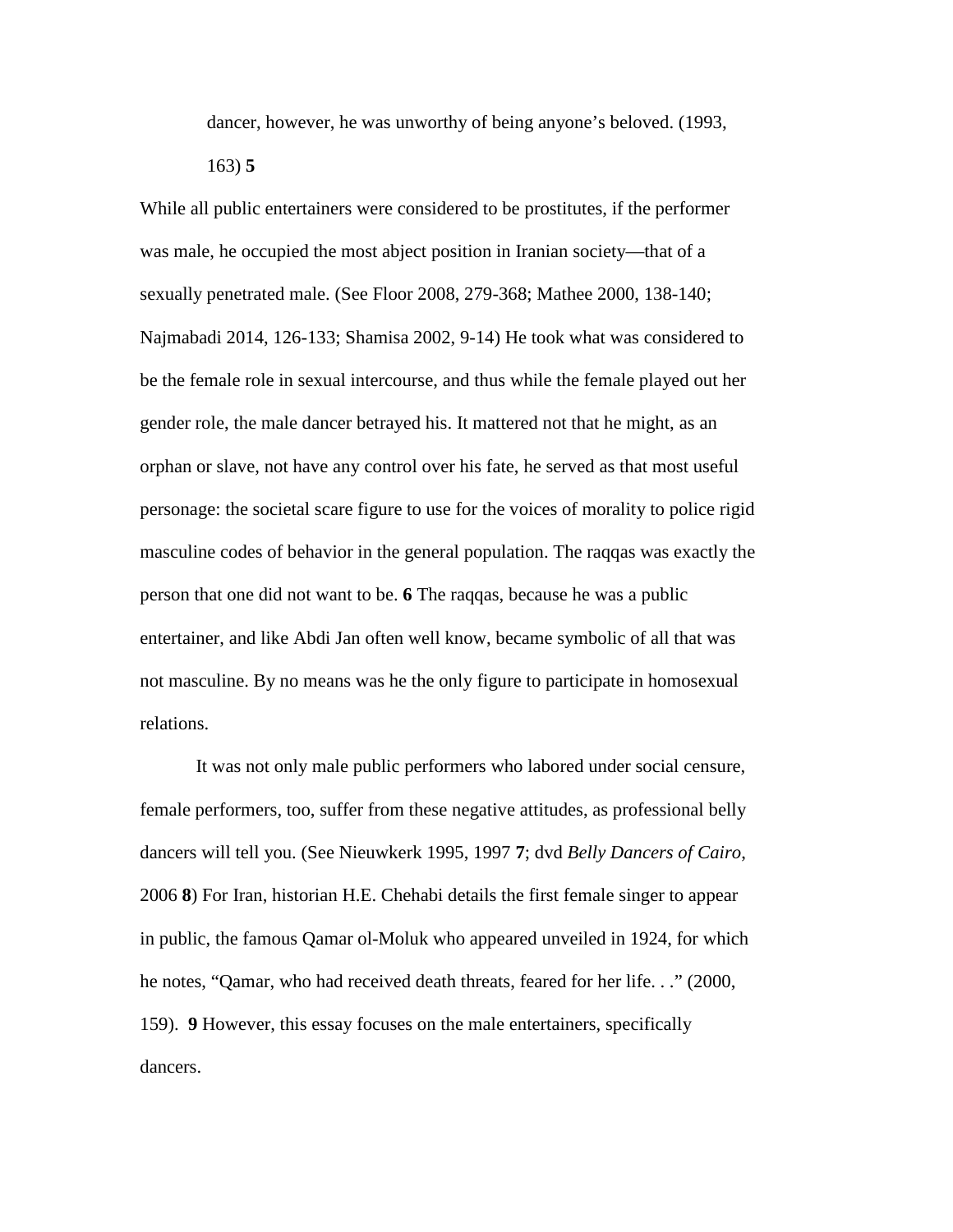4. Willem Floor, describing the male dancers, informs us that like Abdi, "These starboys [sic] were known as jan" (1971, 106).

5 Taj al-Saltana. 1993. *Crowning Anguish: Memoirs of a Persian Princess from the Harem to Modernity.* Edited with Introduction and Notes. Abbas Amanat; translated by Anna Vanzan and Ali Neshati. Washington, DC: Mage.

5. Floor, Willem. 2008. *A Social History of Sexual Relations in Iran*. Washington, DC: Mage; Mathee, Rudi. 2000. "Prostitutes, Courtesans, and Dancing Girls: Women Entertainers in Safavid Iran." In Rudi Mathee and Beth Baron, editors. *Iran and Beyond: Essay in Middle Eastern History in Honor of Nikki R. Keddie.* Costa Mesa: Mazda, 121-150.; Najamabadi, Afsaneh. 2014. *Professing Selves: Transsexuality and Same-Sex Desire in Contemporary Iran.* Durham: Duke University Press. Shamisa, Sirus. 2002. *Shahed bazi dar adabiyyat-e Farsi*. Tehran: Firdaws. 9-14.

6. I made the point in an earlier study (2014), that these negative attitudes originated in the ancient world, in which individuals who displayed their bodies in public were considered shameful, and that those who did so were also sexually suspect. I suggest that these attitudes found in Iranian society, and the Middle East generally were inherited from the ancient Mediterranean world and the interested reader can find a more detailed argument in that study.

7. Nieukerk, Karin van. 1995. *"A Trade Like Any Other": Female Dancers and Singers in Egypt*. Austin: University of Texas Press; Nieukerk, Karin van. 1998. "Changing Images and Shifting Identities: Female Performers in Egypt. In Sherifa Zuhur, editor. Images of Enchantment: Visual and Performing Arts of the Middle East. Cairo: The American University in Cairo Press, 21-36.; Nieukerk, Karin van. 2011. "Of Morals, Missions, and the Market: New Religiosity and 'Art with a Mission' in Egypt. In Karin van Nieuwkerk, editor. Muslim Rap, Hallal Soaps, and Revolutionary Theater: Artistic Developments in the Middle East. Austin: University of Texas Press, 177-204.

8. DVD. "Belly Dancers of Cairo. Directed by Natasha Senkovich. 2006.

9. Chehabi, H. E. 2000. "Voices Unveiled: Women Singers in Iran." In Rudi Mathee and Beth Baron, editors. *Iran and Beyond: Essay in Middle Eastern History in Honor of Nikki R. Keddie.* Costa Mesa: Mazda, 151-166.

#### **Masculinities and Masculinity Studies**

Before one enters the congeries of masculinities in the Iranian world, and the place of the male dancer in it, one must ask why it has taken so long to give consideration to masculinity and manhood, to define and analyze it in precise terms in general in academia, not only in Iranian studies? Masculinity studies really began in the 1990s, well after feminist, gay and lesbian, and queer studies appeared, and was probably inspired by those important studies that approached the constructedness of gender roles and sexuality, questioning their "naturalness." I would argue that American feminist scholar Peggy Phelan has provided us with at least a partial answer. In her study, *Unmarked* (1993), Phelan suggests that in any society, historically as well as in the present, men have been 10. Phelan, Peggy. 1993. *Unmarked: The Politics of Performance*. London and New York: Routledge.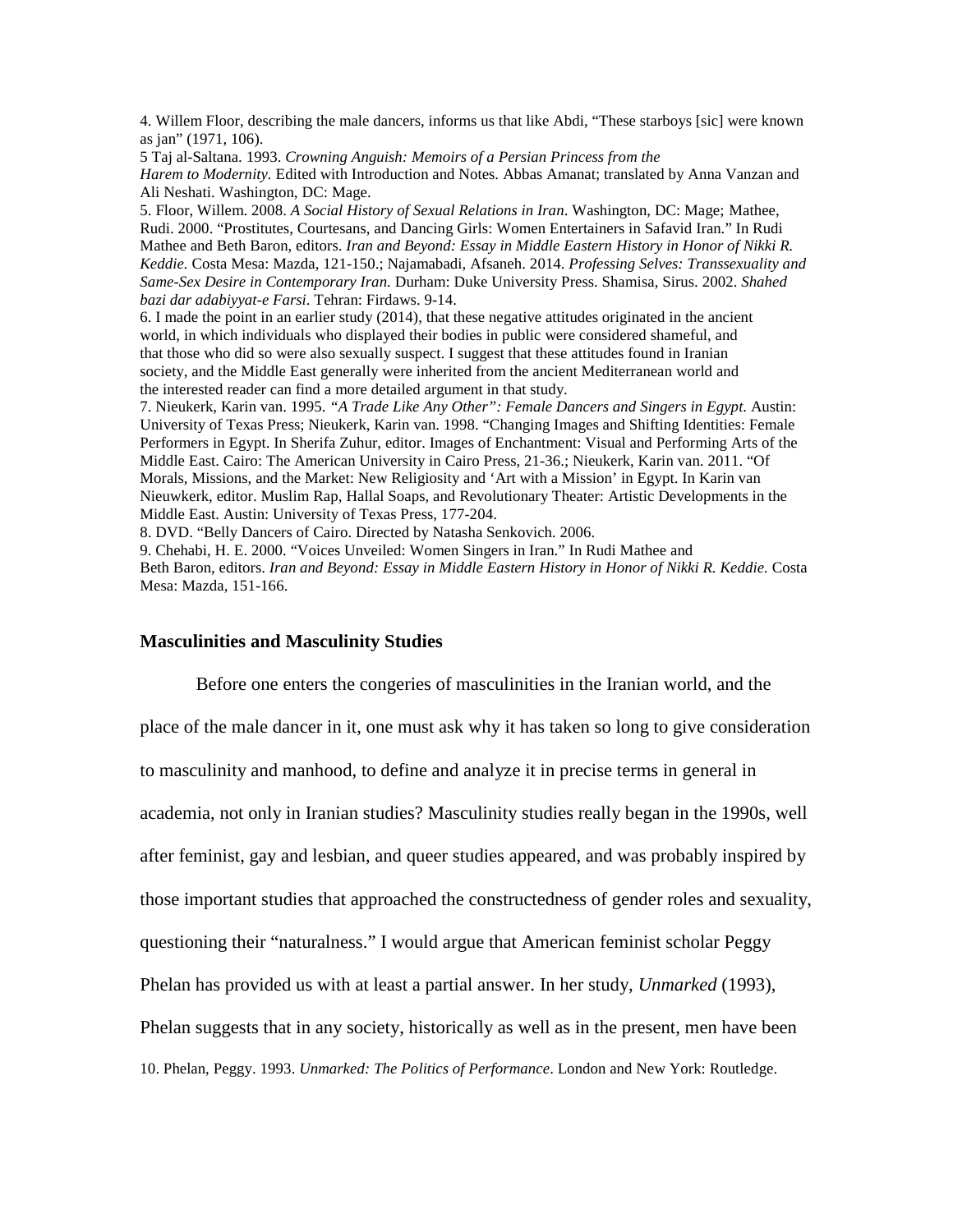the default mode, that is "unmarked," and served as the main focus of writing, and importantly, as the writers. Studies of masculinity and manhood in the ancient world and in the Islamic world, demonstrate that for centuries elite men were almost the sole scribes, historians, and determiners of the contours of idealized masculinity in those societies and which elements they included. They wrote about it frequently, for the loss of masculinity, a constant threat in their eyes, was ever-present. One had to be vigilant. Frequently, they skewered their rivals with insults to the rival's masculinity (or lack thereof). (Shay 2014) **11**

Elite men muted the voices of women and other men. Feminism and feminist studies have challenged this domination, as feminist scholars worked to recuperate the presence of women in other times and places, and give voice to those who had been voiceless for far too long. Beginning in the late 1960s, gay and lesbian scholars enlarged their field of inquiry, and they too have contributed significantly to the field of gender and sexuality studies. As Harry Brod and Michael Kaufman note in the "Introduction" to their anthology, *Theorizing Masculinities*,

We wish to emphasize the plurality and diversity of men's experiences, attitudes, beliefs, situations, practices, and institutions, along line of race, class, sexual orientation, religion, ethnicity, age, region, physical appearance, able-bodiedness, mental ability, and various other categories with which we describe our lives and experiences. . . as the discourse about masculinities has emerged, gay studies has come to occupy a very central place" (1994, 4-5). **12**

<sup>11.</sup> Shay, Anthony. 2014. *The Dangerous Lives of Public Performers: Dancing, Sex, and Entertainment in the Islamic World*. New York: Palgrave Macmillan. 12. Brod, Harry and Michael Kaufmen. 1994. "Introduction." In Harry Brod and Michael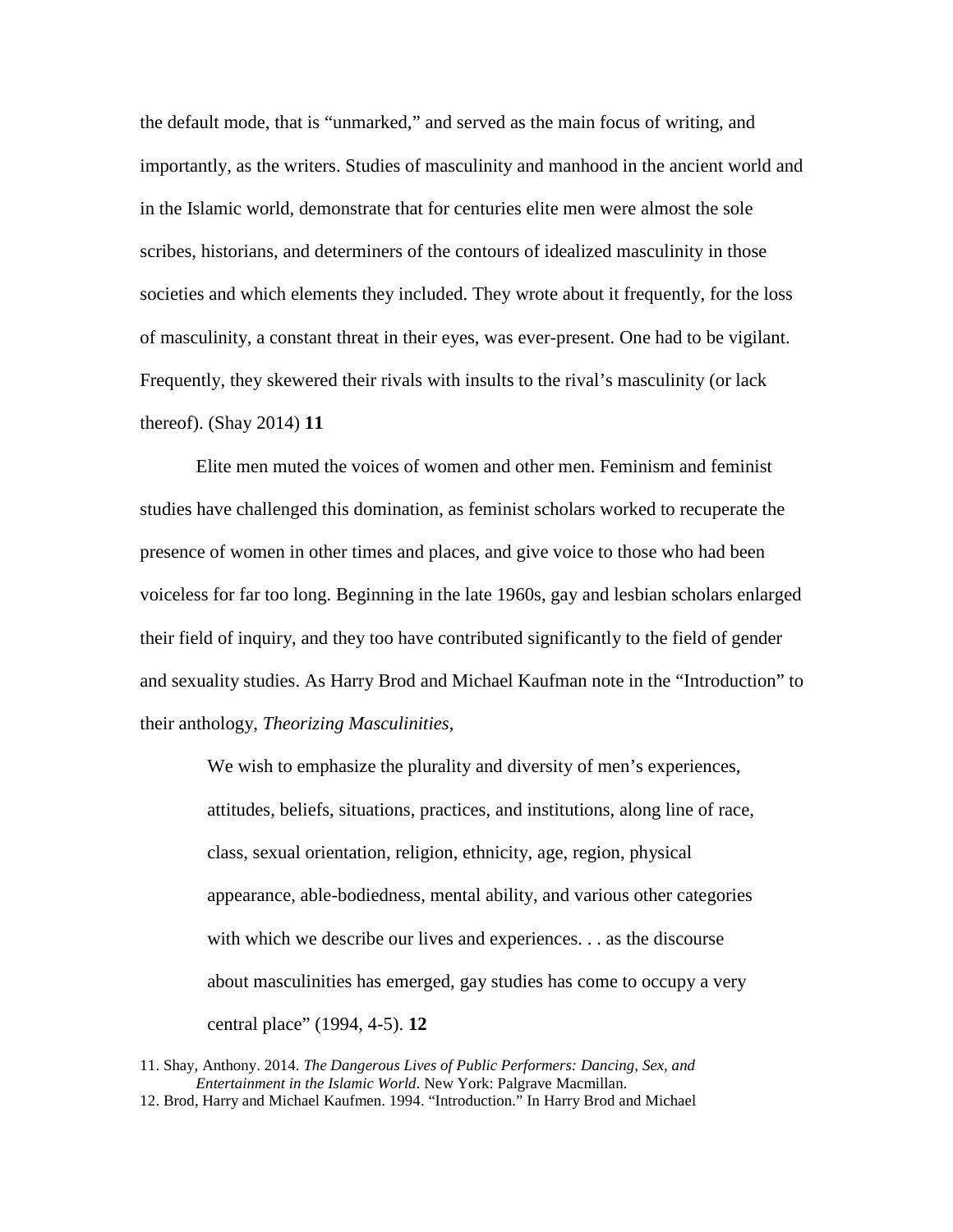Kauffman, Editors. 1994. *Theorizing Masculinities*. Thousand Oaks: Sage, 1-10.

I follow this inclusive scope in this study in order to explore the spectrum of masculinities in the Iranian world.

Since the 1990s when the first masculinities studies began to appear (See for example Brod and Kaufman 1994 **13**; Gilmore 1990 **14**; Whitehead and Barrett 2001 **15**) some of the early scholars looked for cross-cultural "key" traits, such as "honor and shame" or "machismo" and as anthropologist Bruce Knauft suggested, some of these scholars were often reductive in their approach as well as their results. : "Characteristics thought to be 'key' are inappropriately reified and then elevated as metonyms for ethnographic regions as wholes." (1993, 9) **16** Masculinity was often identified by traits and behaviors such as "aggressive," "violent," "war-like," "tough," and "stoic" as crosscultural and typical masculine traits and behaviors. And even though anthropologist David D. Gilmore has carefully stated that these traits are ubiquitous rather than universal, his reading of masculinity can often be simplistic: "I suggest that there is something almost generic, something repetitive, about the criteria of man-playing that underlying the surface variation in emphasis of form are certain convergences in concepts, symbolizations, and exhortations of masculinity in many societies but—and this is important—by no means all. . . a ubiquity rather than a universality" (1990, 3). 17

<sup>13.</sup> Brod, Harry and Michael Kaufmen. 1994. "Introduction." In Harry Brod and Michael

Kauffman, Editors. 1994. *Theorizing Masculinities*. Thousand Oaks: Sage, 1-10.

<sup>14.</sup> Gilmore, David D. 1990. *Manhood in the Making: Cultural Concepts of Masculinity*. New Haven: Yale University Press.

<sup>15.</sup> Whitehead, Stephen M. and Frank J. Barrett, editors. 2001. *The Masculinities Reader*. Cambridge: Polity

<sup>16.</sup> Knauft, Bruce M. 1993. South Coast New Guinea Cultures: History, comparison, dialectic. Cambridge: Cambridge University Press.

<sup>17.</sup> Gilmore. Manhood.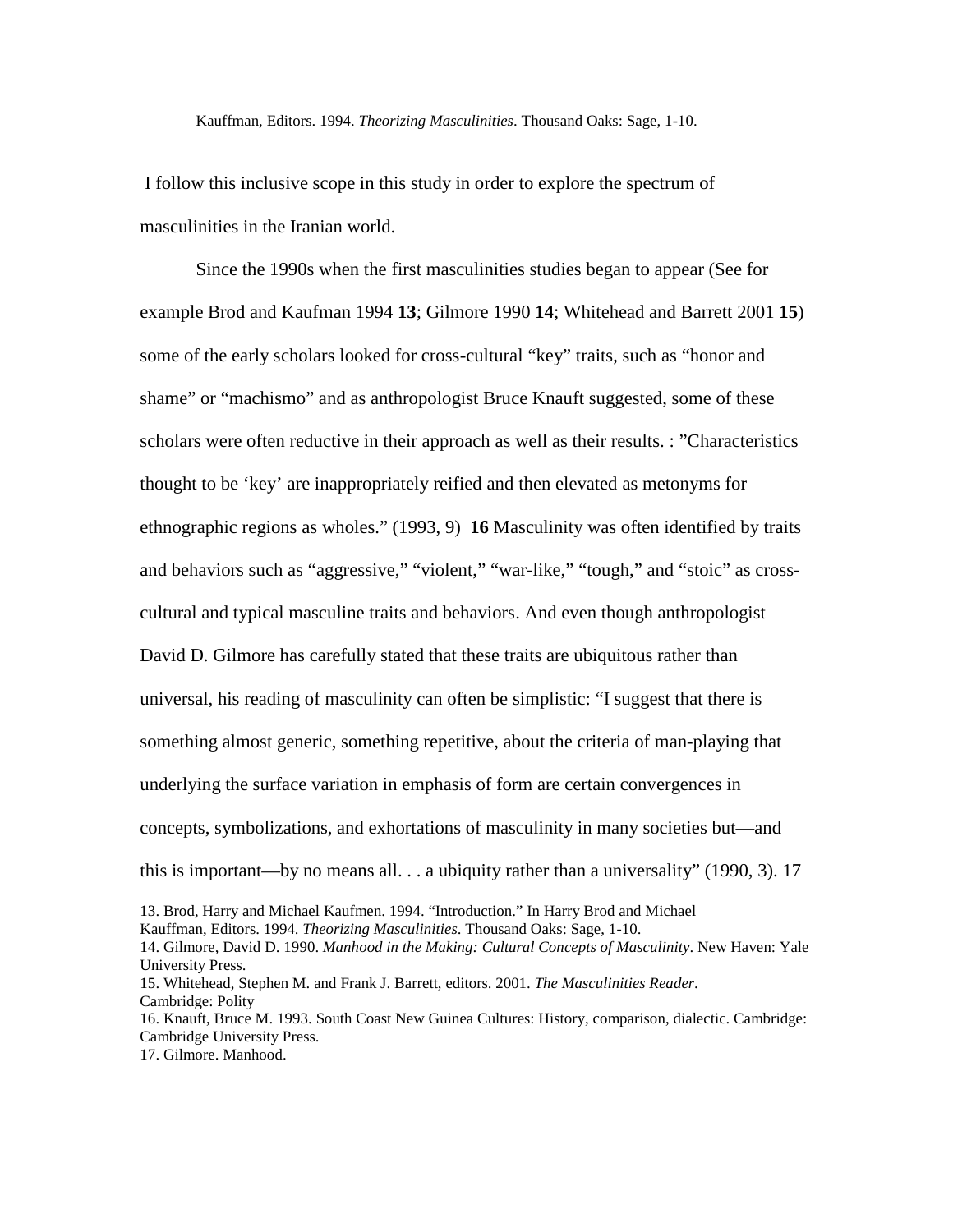Less often do writers discuss self-control, restraint, and moderation as highly valued masculine traits in many societies, including Iran as Kai Ka'us Ibn Iskandar frequently points out to his son in the *Qabus-nameh*. I wish to create a more nuanced description with which to draw the contours of Iranian masculinities.

Many writers, like Gilmore, contrast masculinity to femininity; men's behavior to women's behavior. For example, Michael Kimmel, following Freud, calls "Masculinity as a flight from the feminine" (1994, 126) **18** Rather, I will, as Kimmel also notes (1994, 128), suggest the opposite: that men vie and compare their masculinity and manhood against other men, rather than women, in order to prove their manhood and masculinity in a sometimes zero-sum game. Unlike Kimmel, I suggest that it is not the feminine and femininity that most men fear, but effeminacy. This fear frequently extends to homosexuality because many individuals, across a spectrum of societies, link them together. In many minds, at least in the present day in societies like that of Iran, effeminacy implies passive homosexuality (*'ubna*), but also in the antique world writers expressed this linkage in condemning their rivals by calling them *kinaedos/cinaedus*. However, I will attempt to delink these two elements because the linkage is a social construction. By using figures like Baqi the Catamite, a warrior from the early sixteenth century, famous for his handling of a sword, and a companion to Sultan Babur, appears several times in the writings of the great Moghul ruler. Although he was clearly considered sexually passive, I want to stress his masculine aspect. In Babur's memoires, the *Baburnama*, he was described as "powerful and manly with the sword" (2002, 284).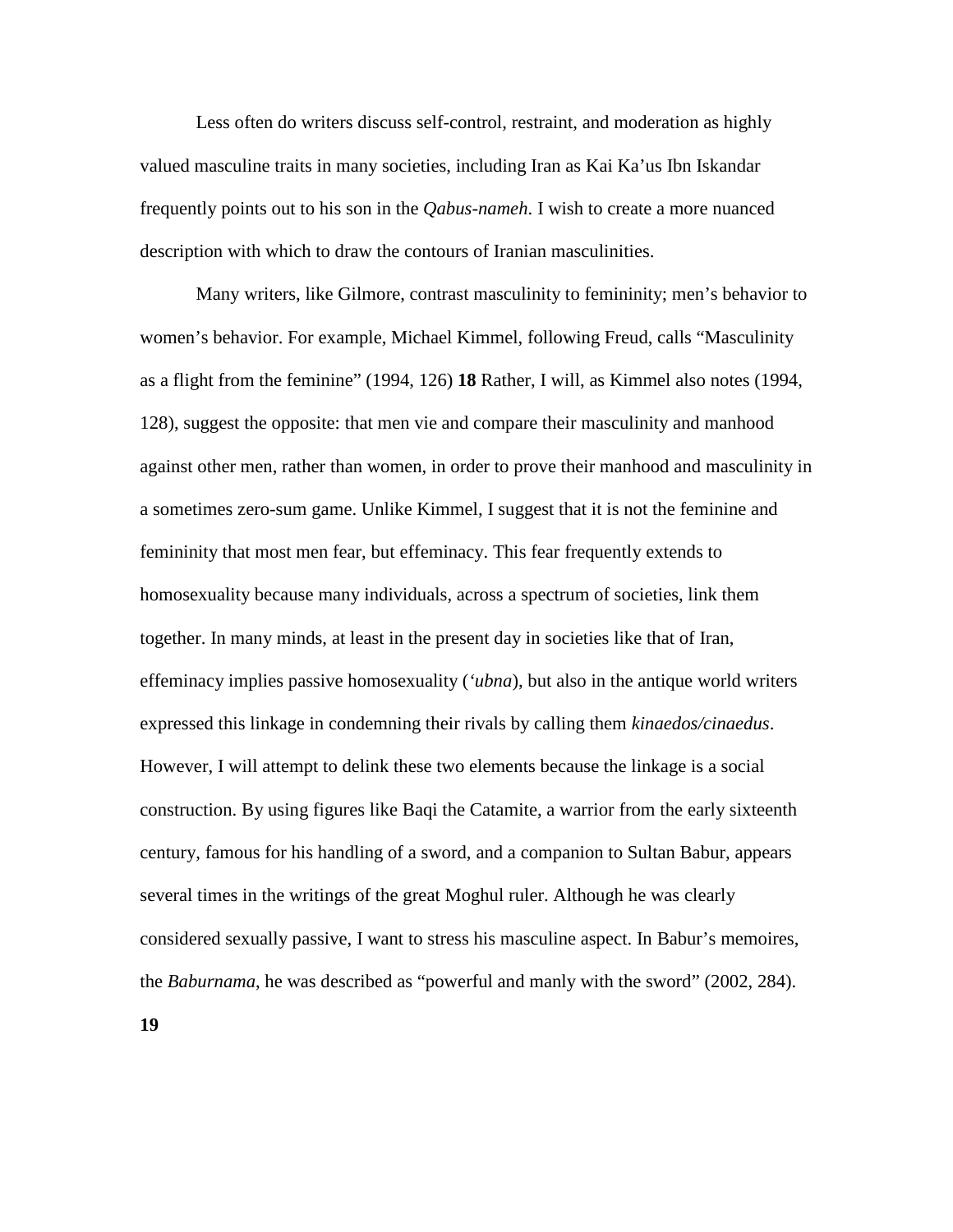18. Kimmel, Michael S. 1994. "Masculinity as Homophobia: Fear, Shame, and Silence in the Construction of Gender Identity." Edited by Harry Brod and Michael Kaufman. *Theorizing Masculinities*. Thousand Oaks: Sage, 119-141.

19. *The Baburnama: Memoirs of Babur, Prince and Emperor*. 2002. Translated, edited and annotated by Wheeler M. Thackston. Introduction by Salman Rushdie. New York: Modern Library.

Many early writers in Greece and Rome, as well as several writers in the Islamic world feared that while effeminate men, such as the male dancer, marked as effeminate by his occupation and appearance, could be seen and identified and held up as a negative example, many sexually passive sexual men, like Baqi the Catamite could pass as masculine, manly men. The question of how to identify those who took the passive role in sexual intercourse if they publically acted in a masculine manner eluded ancient Greek and Roman, and medieval Iranian writers. They saw this as a danger to society.

The inability to detect homosexuals in their midst also heavily affected the American public in the mid twentieth century, especially after the publication of the Kinsey Report on the sexual behavior of the human male in 1948, which created a huge homophobic panic—suddenly homosexuality was not limited to a few overtly effeminate men, but frighteningly, could be present in "normal" appearing men, and in hitherto unimagined numbers. It had to be eradicated at all costs! The United States government, and local and state governments spent millions of dollars and man-hours in the FBI and police departments to hunt down and hound gay men and, to a lesser extent, lesbians during the Cold War, before the Stonewall Riots began to turn the tide in 1969. (See Johnson 2004 **20**; Cuordileone 2005 **21**)

20. Johnson, David K. 2004. *The Lavender Scare: The Cold war Persecution of Gays and Lesbians in the Federal Government.* Chicago: Chicago University Press. 21. Cuordleone, K. A. 2005. *Manhood and American Political Culture in the Cold War*. London and New York: Routledge.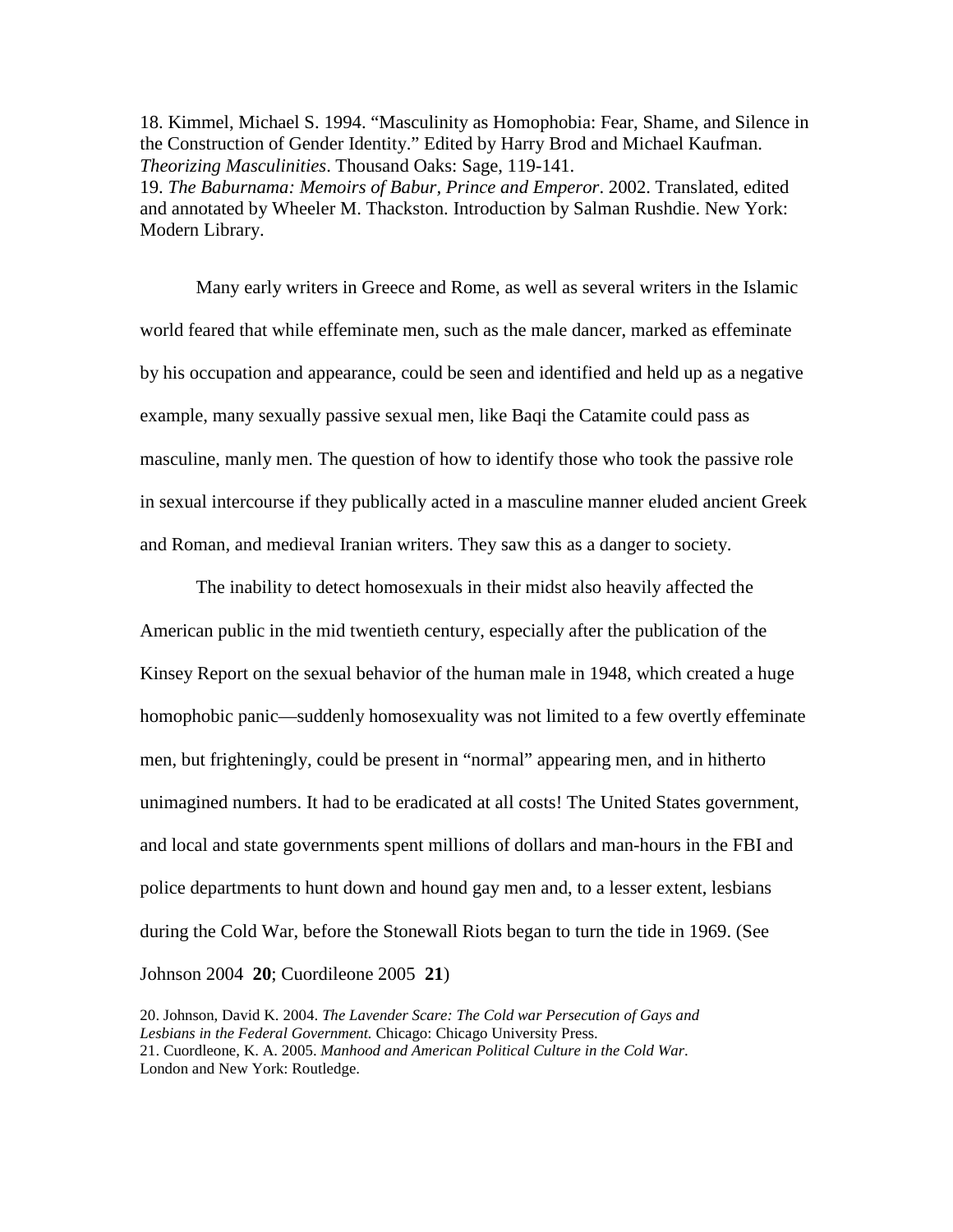In many societies from Ancient Greece and Rome to Iran, effeminate scare figures became established, and that figure in the former antique classical world (*kinaedos/cinaedus* in Greece and Rome), and the *raqqas* (or *bacheh raqqas* or simply *bacheh*) in Iran and Central Asia, was most frequently a young male dancer. Many writers in those societies taunted and insulted their rivals with the epithet, as we saw above. (See Shay 2014, 47-64) And yet, as we will see, that figure was often sexually alluring at the same time. **22**

A basic problem that existed concerning the definition of masculinity, or as I prefer, masculinities, is that it is often treated as "that which we all know" but are somehow unable to define with any precision. I attended a conference in which masculinity, queerness, and dance were discussed. **23** In paper after paper, masculinity, the societal gender default mode, was approached in just that way. No one attempted to define what he or she meant by masculinity in his or her presentations. It remained unarticulated throughout the conference.

A second problem in dealing with masculinity studies is that some writers "tend to treat it as if it is measurable. Some men have more of it, others less" (Brittan 1989, 1). **24** This compounds the issue because then masculinity is seen as timeless and universal rather than historically and culturally contingent. By contrast, I argue that masculine ideals, masculine standards and idealized masculine codes of behavior are historically

<sup>22.</sup> Shay. Dangerous Lives, 47-64

<sup>23. .</sup> Congress on Research in Dance (CORD) Conference: Meanings + Makings of Queer Dance: Embodied Pleasures in History, Representation and Queer Communities. University of Michigan, Ann Arbor. February 16-18, 2012.

<sup>24.</sup> Brittan, Arthur. 1989. *Masculinity and Power*. New York: Blackwell.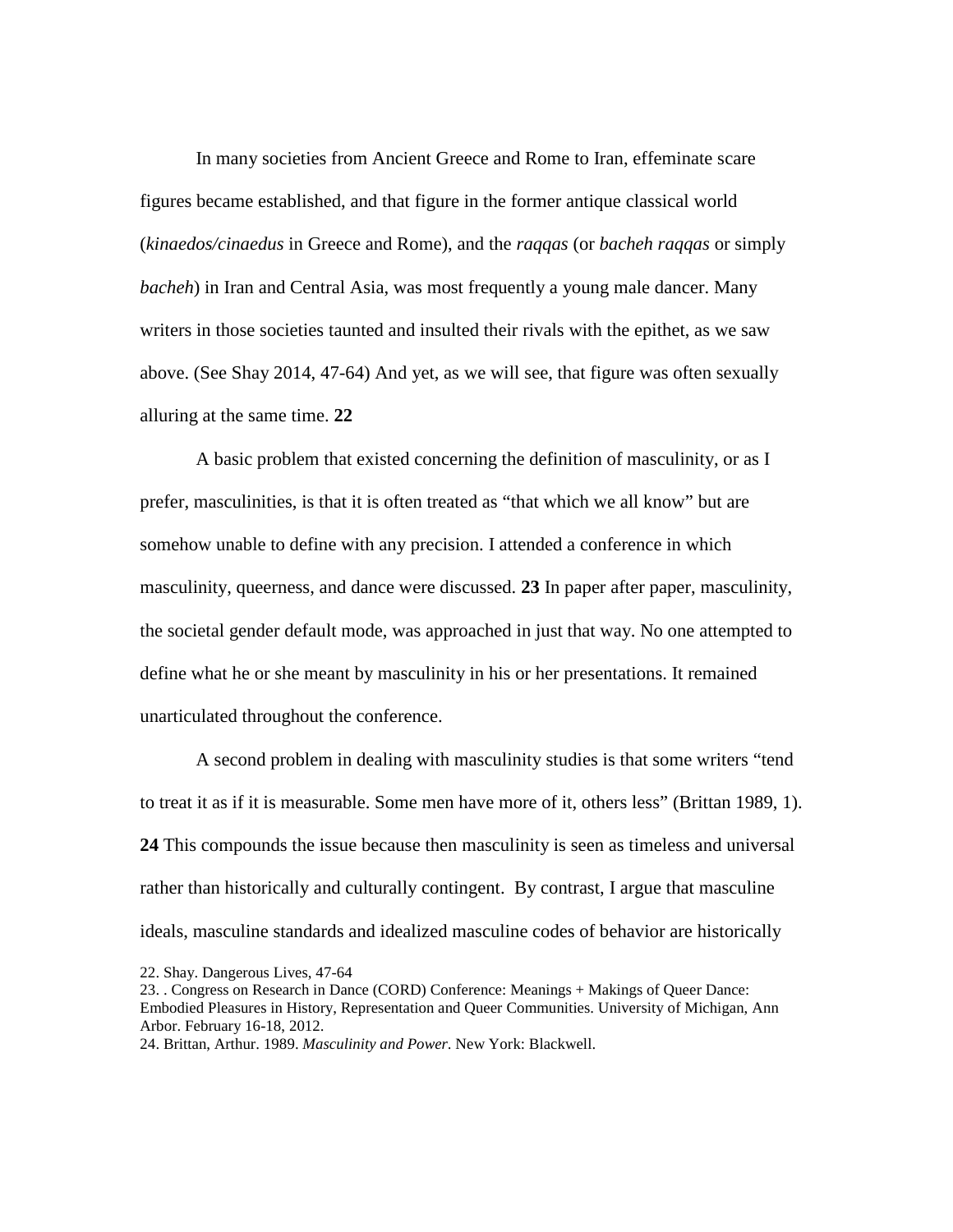and culturally contingent, malleable, and fluid. However, these ideologies and standards appear as "natural" and unchanging to many individuals who attempt to embody those idealized codes. Most individuals, for example, think that their sexual activities are "natural" (or deliberately unnatural for those proud of libertine propensities) rather than socially constructed, because they cannot picture themselves behaving differently. As Roland Barthes has suggested in *Mythologies* (1972), **25** many people believe their sexual behavior and preferences, as much else in the world and in their lives, to be innate and "natural." **26** Masculinities scholar Todd W. Reeser and I see masculinities in a similar fashion and we agree on many aspects of what constitutes masculinity, however he states concerning his concept of models of masculinity, "By virtue of their theoretical nature, most of the models in these first chapters are more abstract than concrete, and part of the task of theorizing masculinity is to consider how these models filter down into the concrete" (2010, 6). **27** I take the opposite point of view that masculinities does not lend itself theorizing, precisely because of the difficulty of demonstrating the concrete.

Unlike femininity, masculinity is fraught. Across many societies, masculinity and manhood must be fought for and publically demonstrated through tests of physical and emotional strength, ritual hazing and even torture, and those who fail can be reviled. The

<sup>25.</sup> Barthes, Roland. 1972. *Mythologies*. New York: The Noonday Press.

<sup>26.</sup> Barthes states that in writing his essays, was . . . to reflect regularly on some myths of French daily life.. . a feeling impatience at the sight of 'naturalness' with which newspapers, art and common sense constantly dress up a reality which even though it is the one we live in, is undoubtedly determined by history . . .I wanted to track down, in the decorative display of what-goes-without-saying, the ideological abuse which, in my view, is hidden there" (1972, 1). That would certainly include the idea that masculinity is "natural" behavior rather than socially constructed.

<sup>27.</sup> Resser, Todd W. 2010. Masculinities in Theory: An Introduction. Oxford: Wiley-Blackwell.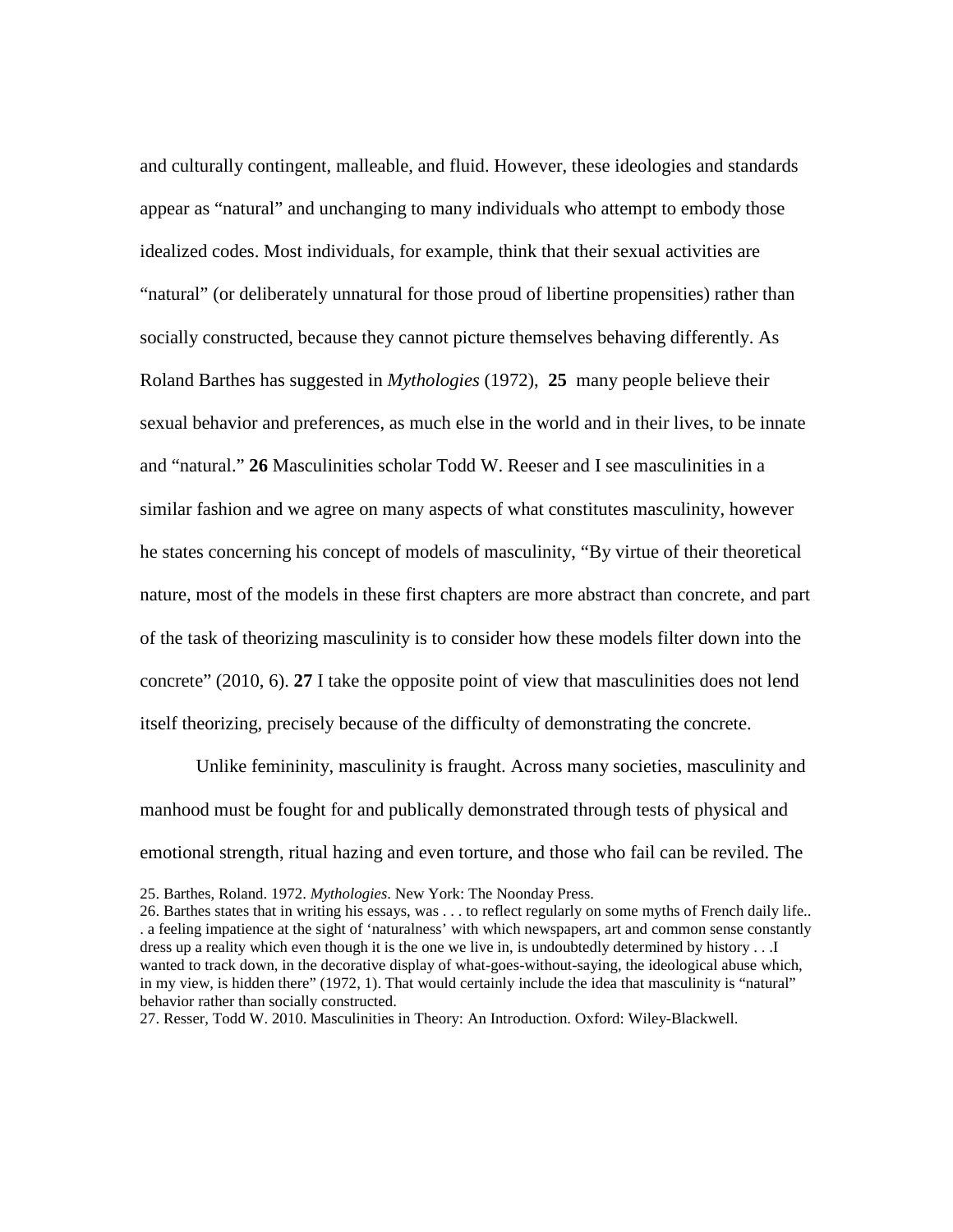male dancer, by all definitions, an individual who has failed those idealized gender roles, because he dances, often with effeminate gestures, and wears ambiguous clothing with both male and female elements. He therefore constitutes the scare figure who embodies an effeminacy that most men fear in Iranian and Central Asian society, in which the activity that is called "*bacheh-bazi,*" the watching and enjoying boy dancers and their performances, and sexual congress with them still exists in present-day Afghanistan.

I suggest that masculinity, in its diverse cultural and historical spectrum, does not lend itself easily to theorization, precisely because of its diverse manifestations. Rather, I suggest that it does lend itself better to what I call "contouring" because contouring a phenomenon as diverse as masculinity, for example, permits the student to hone in on the more precise aspects of what constitutes masculine behavior, manhood, and masculinities in a given time or place. Such an approach also permits us to have categories of masculine behavior, attitudes, and thought such as physical manifestations, emotional manifestations, and behavioral manifestations, as well as identifying, through belleslettres literature and advice literature, like the *Qabus-nameh*, what ideal manhood looks like in various historical periods. **28** In this way, I suggest that certain aspects of idealized masculine behavior constitute historical continuities, while others manifest themselves as ruptures, between the antique Mediterranean world and the Middle East, particularly in masculine notions of gendered and sexual behavior. I suggest these continuities can be identified today. Gender and sexuality scholar David Halperin makes the critical point that "continuities are no less crucial to take into account than

28. Kai Ka'us Ibn Iskandar. 1082 [1951]. *A Mirror for Princes: The* Qabus Nama.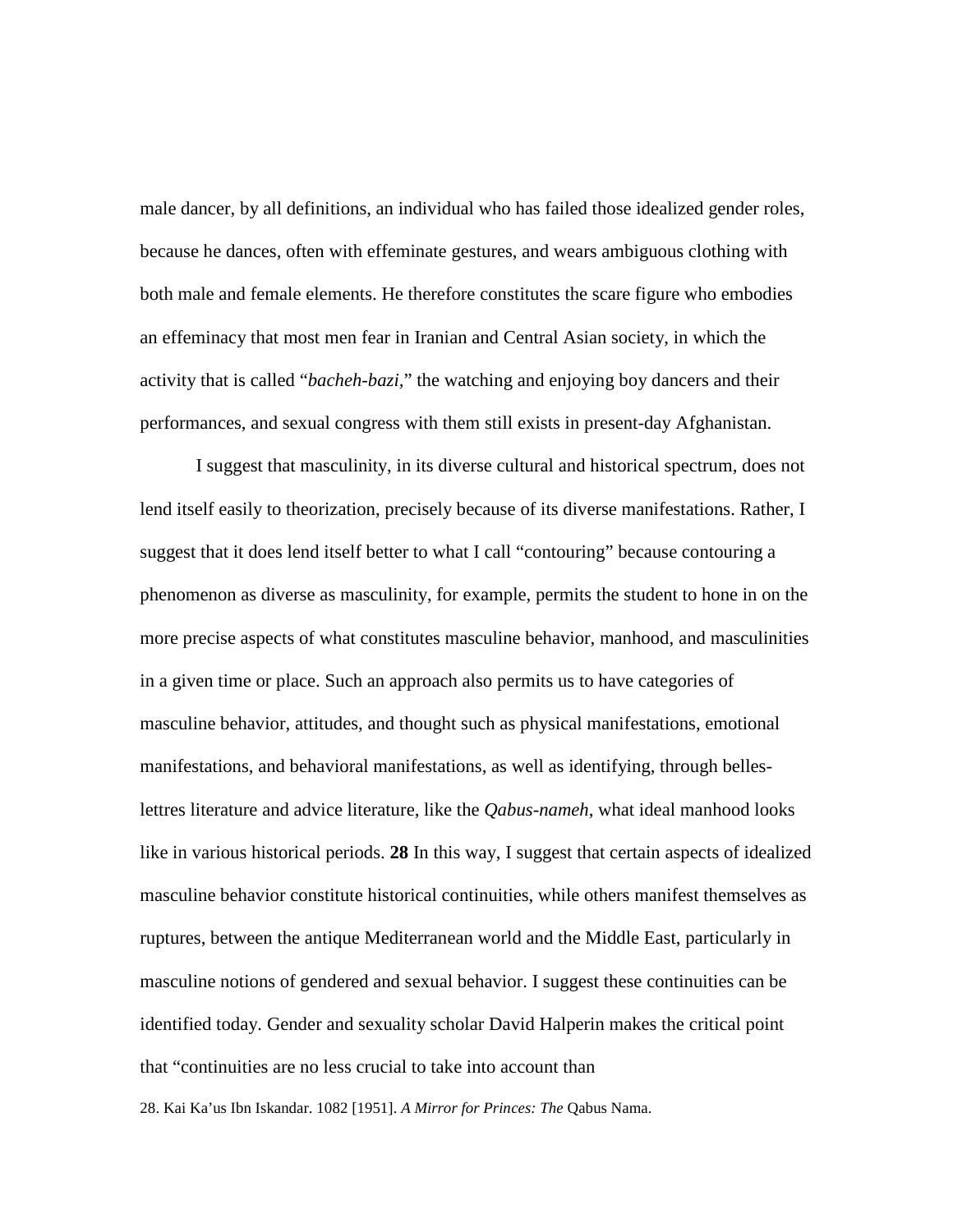Translated from the Persian by Reuben Levy. New York: E. P. Dutton.

historical ruptures and that an adequate history sexuality needs to make conceptual accommodation for both" (2002, 17). **29** Historian Afsaneh Najmabadi (2005) has demonstrated this for Iranian society over a period of a century and a half, in which dramatic changes in masculine sexual attitudes and behaviors evolved and were changed, in large part due to social engineering, which I will address later in the essay. **30**

#### **Effeminacy**

One of the first steps that I will make in delinking effeminacy from homosexuality is looking at the institution of pederasty in Ancient Greece. In Athens and other city-states, adult men and adolescent boys formed relationships, that included the sexual. These liaisons were not only about sex, but had important political and social implications for the participants and even for the entire city. The older lover (*erastes*) as part of his duty was to teach the younger partner (*eromenos*), how to hunt, survive in the outdoors, use weapons, athletics, how to behave in society, and to be brave and never shame his erastes by behaving in a dishonorable way—in brief: to be a masculine man. He took care during the sex act not to effeminize his younger lover. All of these scenes are depicted on numerous Greek vases. (See Lear 2015 **31** ; Lear and Cantarella 2008 **32**; Davidson

2007 **33**)

- 30. Najmabadi, Afsaneh. 2005. *Women with Moustaches and Men without Beards: Gender and Sexual Anxieties of Iranian Modernity*. Berkeley/Los Angeles: University of California Press.
- 31. Lear, Andrew. 2015. "Was Pederasty Problematized?: A Diachronic View." In Mark
- Masterson, Nancy Sorkin Rabinowitz and James Robson, editors. *Sex in Antiquity: Exploring Gender and Sexuality in the Ancient World*. London and New York: Routledge.
- 32. Lear, Andrew and Eva Cantarella. 2008. *Images of Ancient Greek Pederasty: Boys Were Their Gods*. London: Routledge.

33. Davidson, James. 2007. *The Greeks and Greek Love: A Bold New Exploration of the Ancient World.* New York: Random House.

34. Afary, Janet. 2009. *Sexual Politics in Modern Iran.* NY: Cambridge University Press.

<sup>29.</sup> Halperin, David. 2002. *How to do the History of Homosexuality*. Chicago: University of Chicago Press.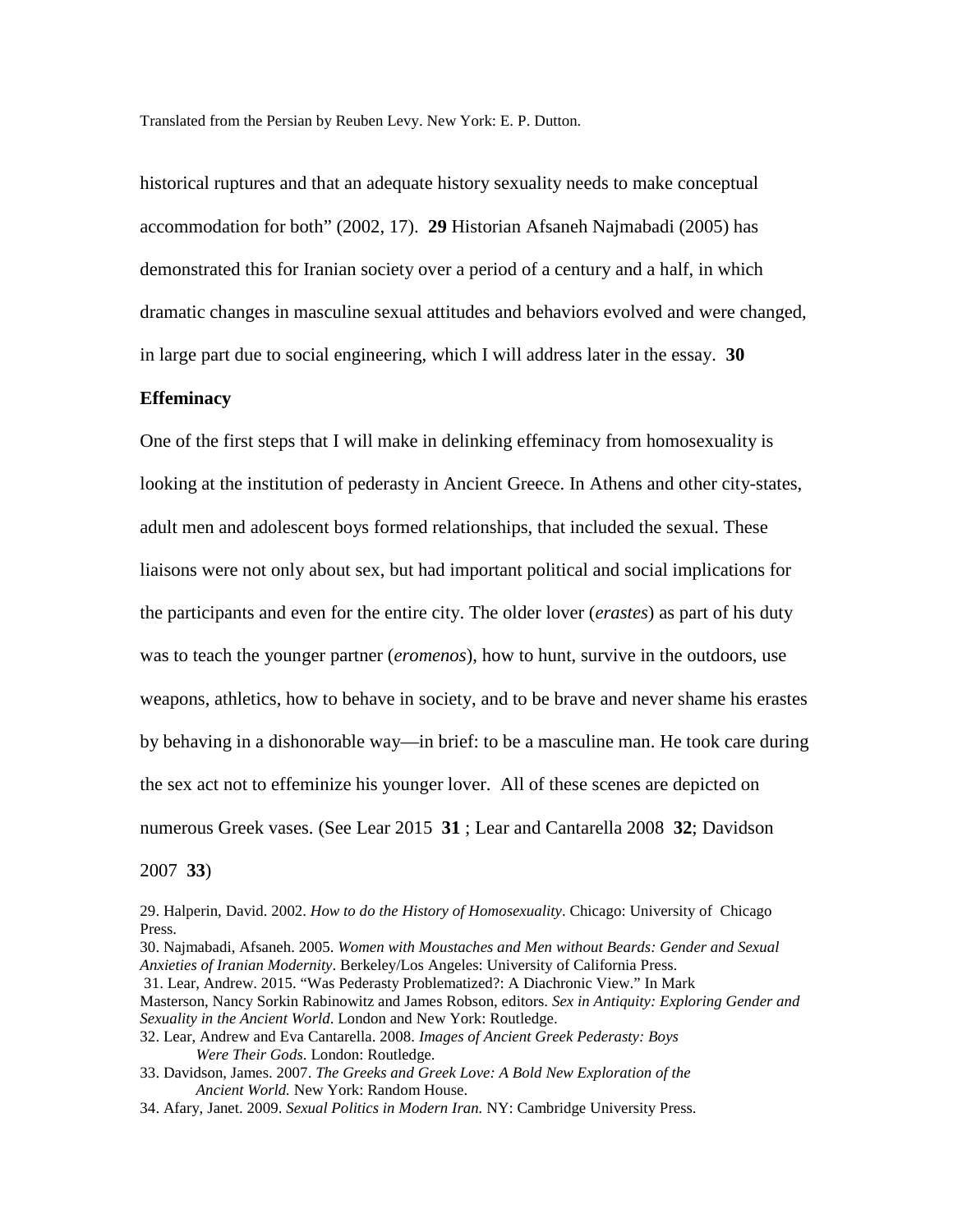Historian Janet Afary points out the many ways in which Iranian homosexuality echoes that of ancient Greece, "As in much of the Middle eastern and Mediterranean world, male homoerotic relations in Iran were bound by rules of courtship such as the bestowal of presents, the teaching of literary texts, bodybuilding and military training, mentorship, and the development of social contacts that would help the junior partner's career" (2009, 80). **34**

I suggest that effeminacy, not femininity, constitutes masculinity's other. The word "effeminacy" in Ancient Greece, as in the eighteenth century in the English language, had a different meaning from the contemporary one of acting like a woman or showing feminine characteristics: it meant a man who committed adultery and attempted to approach women and appeal to them. (See Jordan 2009) This behavior was evaluated in those societies as a man who was out-of-control, the ultimate womanly trait in their eyes. **35** It was, in short, a man who enjoyed the company of women too much, and wanted sexual access to women who did not "belong" to him.

The raqqas, on the other hand, defined effeminacy. He wore deliberately ambiguous clothing that had items of both male and female clothing, but his audiences had no doubt that this was a male dancer, and was attractive to many in his audiences as such. Many travelers discuss these dancers, and often emphasize their effeminate gestures and sexually seductive movements of their dances that were designed to arouse male audience members. **36**

34. Afary, Janet. 2009. *Sexual Politics in Modern Iran.* NY: Cambridge University Press.

35. Jordan, John. 2009. "Pricked Dances: The Spectator, Dance, and Masculinity in Early 18th-Century England." In Jennifer Fisher and Anthony Shay, editors. *When Men Dance: Choreographing Masculinities Across Borders*. New York: Oxford University Press, 181-213.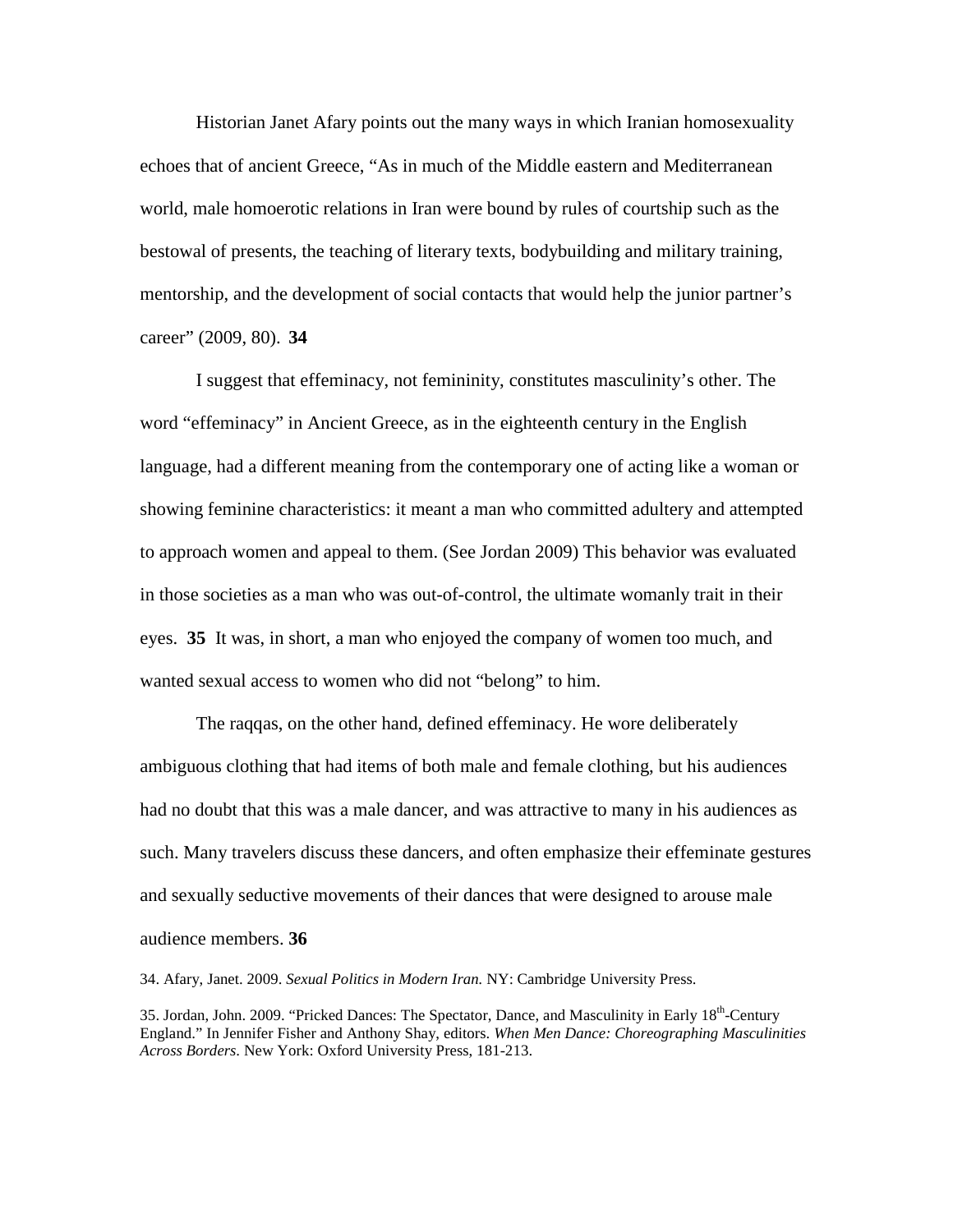Since the male dancer, as we have seen was linked to effeminacy, and therefore in the view of many individuals, also to homosexuality. I want to turn briefly to that element. I want to caution the reader that when I use the term "homosexuality" it constitutes a synonym for male/male intimate relationships, sometimes sexual, sometimes affectional. What is important is that unlike the present time, historically most people did not have sexual identities, that is most individuals did not define themselves sexually, they did not self-identify as a gay man, lesbian or straight individual. This does not mean they did not have sexual preferences or find certain physical acts more pleasurable than others, but rather they did not have a modern sexual identity.

Sexual relations between men occupied many writings of both foreigners and Iranians. Historian Afsaneh Najmabadi in her study, *Women with Moustaches and Men without Beards* (2005) analyzes the ways in which gender roles and sexual behavior were deliberately socially engineered in the drive for modernization in Iran: "In the nineteenth century homoeroticism and same-sex practices came to mark Iran as backward; heteronormalization of eros and sex became a condition of 'achieving modernity,' ..." (2005, 3). Because individual's sexual behavior feels "right" and "natural" to them, the process took over a century and a half. **37**

37. Najmabadi, Afsaneh. 2005. *Women with Moustaches and Men without Beards: Genderand Sexual Anxieties of Iranian Modernity*. Berkeley/Los Angeles: University of California Press.

<sup>36.</sup> Some of the travel literature with descriptions of dance and dancers from across the region and several historical periods: Chardin, Jean, Chevalier. *A Journey to Persia, 1673-1677*. Mineola: Dover.; Clavijo, Ruy Gonzales de. 2009 [1582]. *Embassy to Tamerlane, 1403-1406*. Translated by Guy Le Strange, with a New Introduction by Caroline stone. Kilkerran, Scotland: Hardinge Simpole.; Browne, Edward. 1984 [1983]. *A Year Among the Persians, 1887-1888*. New York: Hippocrene.; Schuyler, Eugene. 1876 [1966]. *Turkestan: Notes of a Journey in Russian Turkestan, Kokand, Bukhara, and Khuldja*. New York: Fredrick A. Praeger.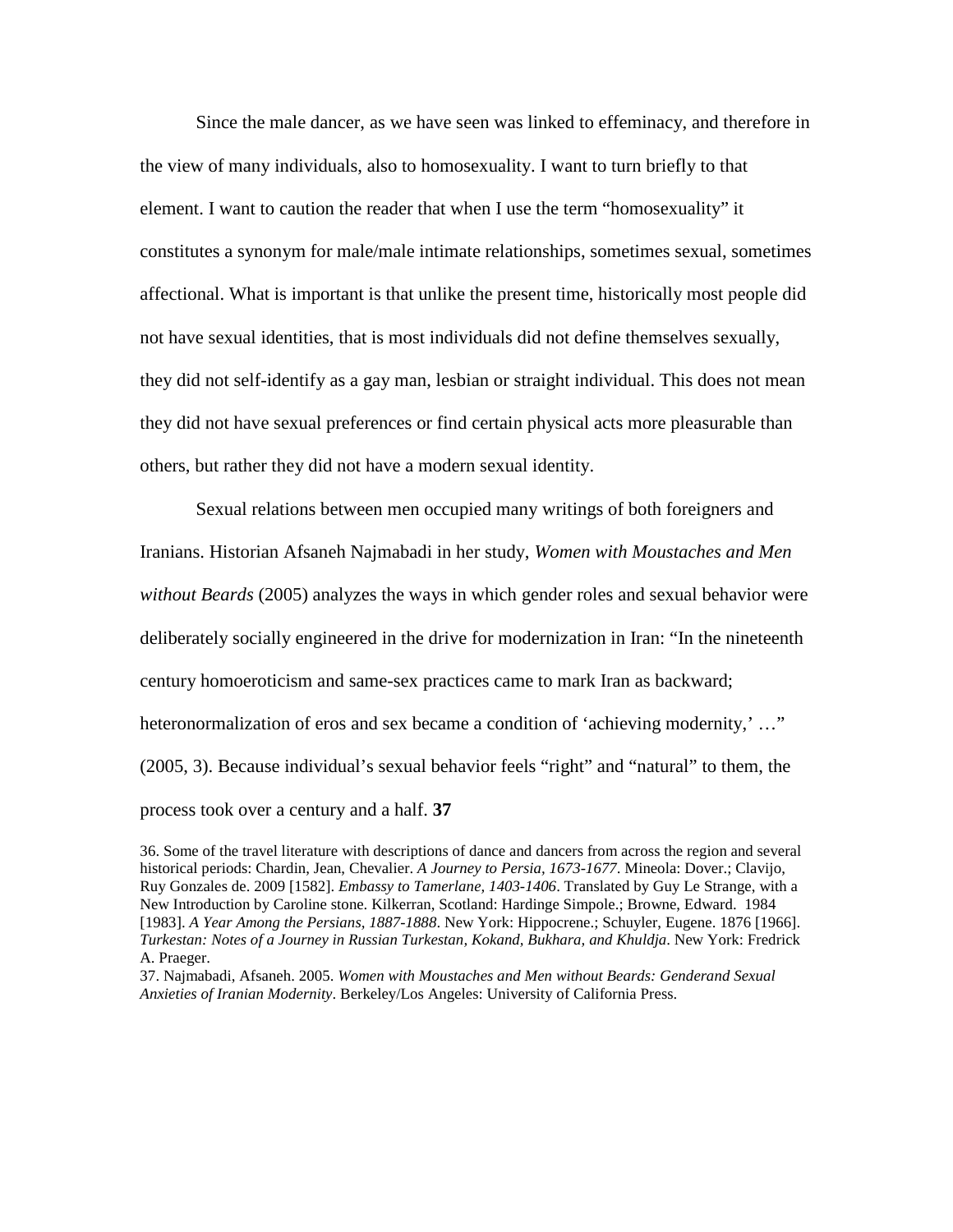To be clear, mainstream Islam condemns homosexuality. Most Europeans in the premodern Christian world believed that Islam condoned this behavior, and some continue to believe this. However it existed, and in Persian, Ottoman, and Arabic literature was often celebrated. (See Shay 2014) Minoo Southgate describes and analyzes this phenomenon in the famous thirteenth-century poet Sa'di works: "Moreover, apparently Sa'di's contemporary readers found no incongruity between the autobiographic homosexual episodes of the 'Gulistan' or the deliberate obscenity of the 'Hazliyyat' on the one hand, and the devout homilies and the religious we see as an historic continuity of this attitude into the early twentieth century. Najmabadi 'prologue to the 'Bustan' on the other" (1984, 415). **38**. Thus, we see an historic continuity of this sexual attitude into the early twentieth century. Najmabadi notes that changing these sexual attitudes into heteronormative ones did not occur over night: "This profound heteronormalization of sensibilities was never fully 'accomplished' at the level of either gender or sexuality. . . . It took a century for many of these sensibilities to change" (2005, 55). **39** Changing what for many was 'natural' sexual behavior into what seemed 'unnatural' took time.

It is also important to note that in many societies, unlike the present day, most men did not have practice exclusively homosexual or heterosexual sexual activities. In Early Modern Europe as in the Middle East, many, if not most, men enacted what would be in the present day count as bisexual sex lives, not limiting themselves to either sex. It is also worth noting that while the ideal model was an older man acting as the active

<sup>38.</sup> Southgate, Minoo S. 1984. "Men, Women, and Boys: Love and Sex in the Works of Sa'di. *Iranian Studies*, Volume XVII, Autumn 1984, Number 4, 413-452. 39. Najmabadi. *Women with Moustaches*. 2005, 55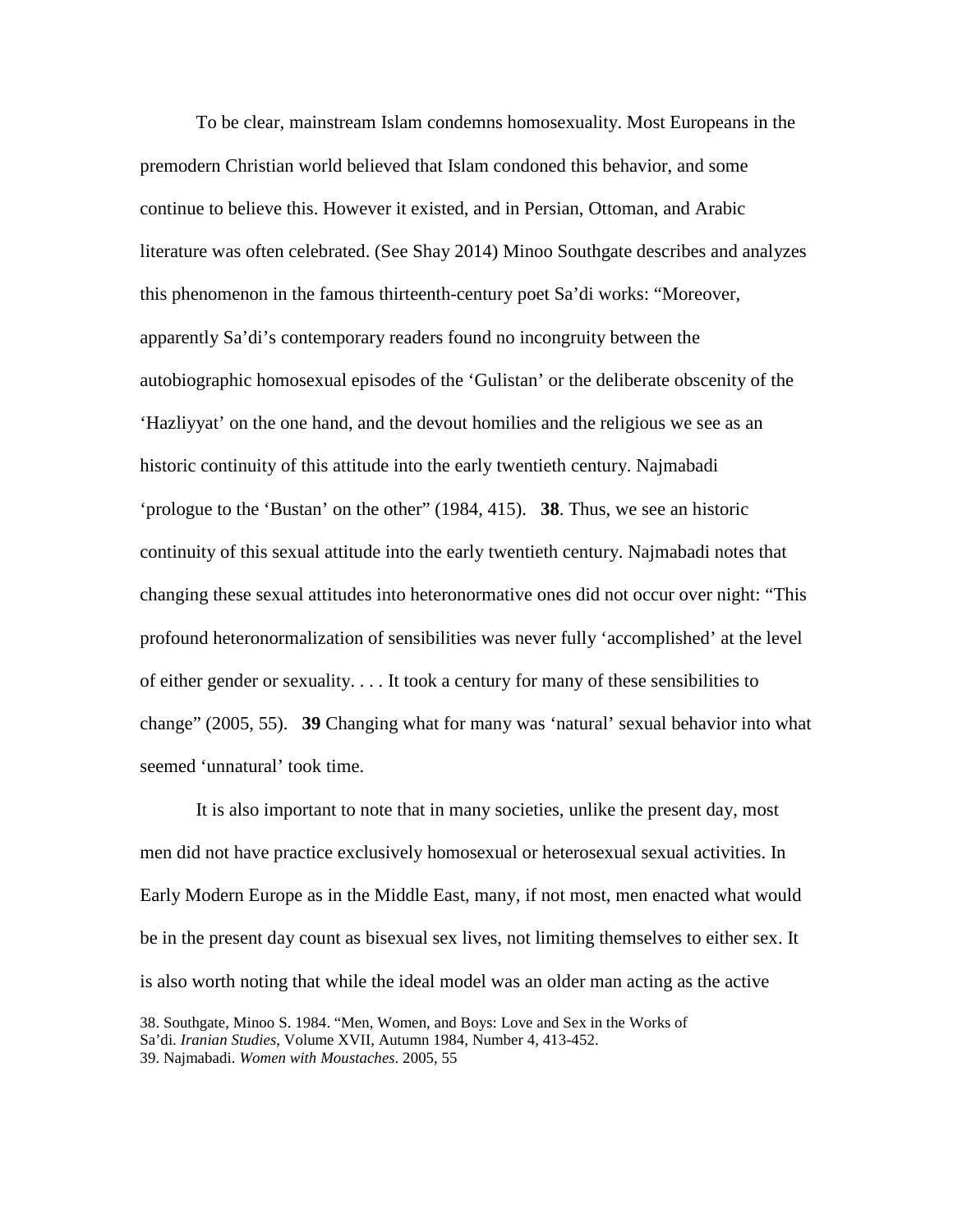member and the younger man the passive role, real life is more untidy and the context would determine how individuals would sexually interact with others.

#### **Iranian masculinities**

In this section, I want to trace masculine values and codes by focusing on two classes of males; the elite classes because literary documents such as advice literature provides us with detailed elements of what creates a model ruler and manly man. The other class that I look at are the *lutis* and *'ayyar* (pl.*'ayyarun)*, an urban class that, in one form or another, have existed in Iran for centuries, at least since these figures have been noted in historical documents, fiction, and especially in the Iranian cinema, in which the *luti/jahel* figure, were depicted by famous actors like Behrouz Vosoughi and Naser Malek Moti'i. **40, 41** The literature that provides information extends early into the Islamic period, and to some degree, into the Sasanian pre-Islamic period with visual evidence of masculine behaviors such as hunting. In this way we can contrast and compare a wider scope of masculine behaviors beyond the elite male.

A place to start looking more specifically at the contours of Iranian masculinities is the *Qabus-nameh*, a famous medieval work of advice. In this collection of advice letters to his son, Kai Ka'us Ibn Iskandar proffers advice in diverse areas of life from how to drink wine and eat, to sexual activities, sports and amusements, and religion and statecraft. What I looked for in this delightful piece of Persian literature, was for both

40. Willem Floor in his article on the lutis, refers to their practices as lutigari to distinguish them from professional entertainers who were also known by that name. Floor, Willem. 1971. "The *Lutis*—A Social Phenomenon in Qajar Persia: A Reappraisal." *Die Welt des Islams*. 23 (1971, 103 – 120. I will use luti. 41. Media Studies scholar Hamid Naficy devotes a full chapter to the "Tough-Guy cinema" one of the most enduring film genres in Iranian movie history. His account of the luti phenomenon jibes with mine, especially regarding the manifestation of masculinity that they evoke. See Naficy, Hamid. 2011. *A Social History of Iranian Cinema. Volume 2*. Durham: Duke University Press. See especially Chapter 5. Naficiy notes, "the tough guys and their ideology (variously called (*lutigar, javanmardi, or fotvvat*) are both ancient and complex. . . " (p. 266). I saw many of these films during my student years in Iran (1958-59). Naficy also notes that Behrouz Vosoughi was a luti wrestler who turned to acting. (ibid. 268).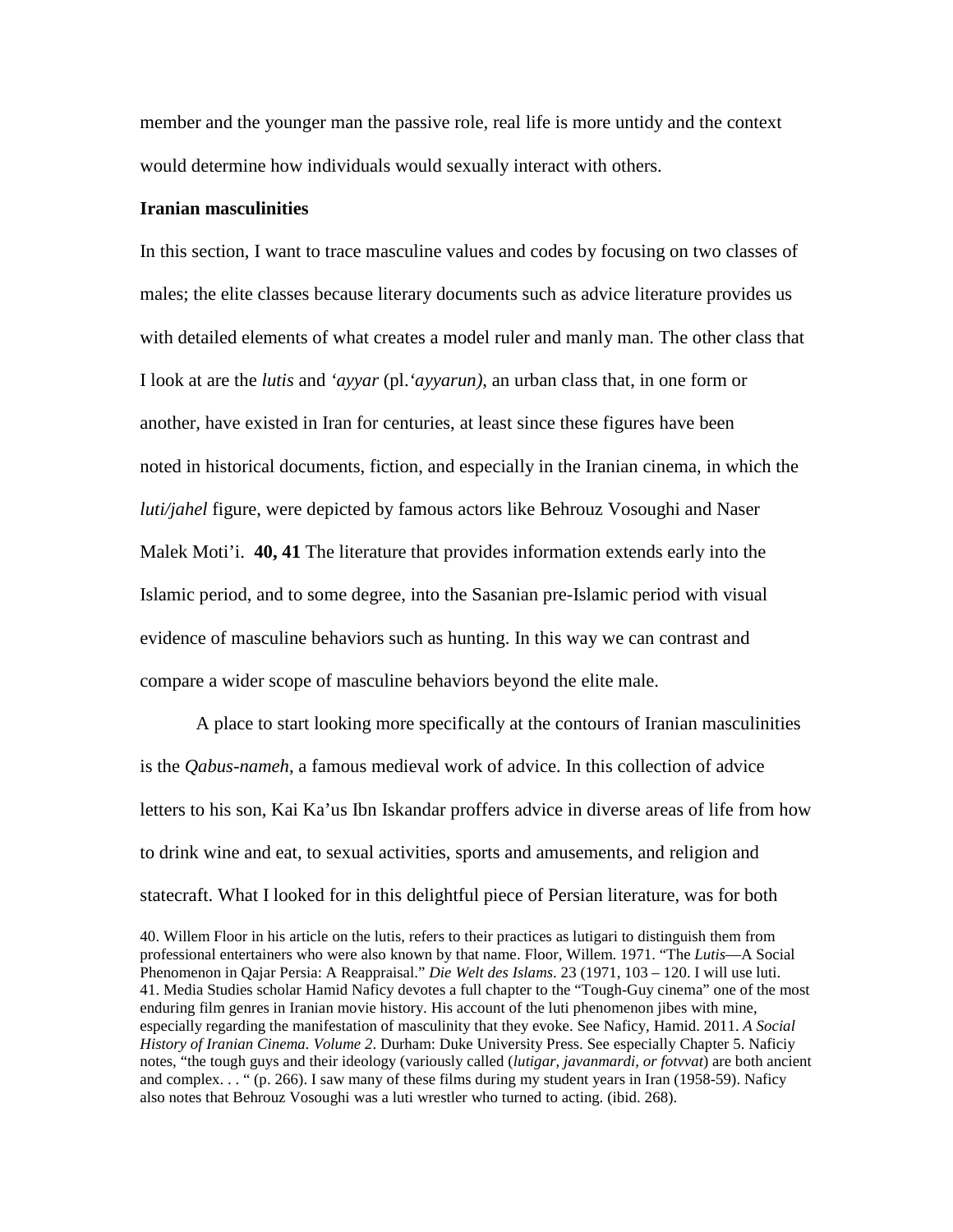historical continuities and ruptures. In 1082 Kai Ka'us Ibn Iskandar, a prince of Gorgan, in northeast Iran, advised his son under the section of the *Qabus-nameh* (sometimes historical continuities and ruptures. In 1082 Kai Ka'us Ibn Iskandar, a prince of Gorgan, in northeast Iran, advised his son under the section of the *Qabus-nameh* (sometimes translated as *A Mirror for Princes*) in a section entitled "On Taking One's Pleasure": "As between women and youths, do not confine your inclinations to either sex; thus you may find enjoyment from both kinds without either of the two becoming inimical to you" (1082 [1951], 77). We can safely count this as an historical rupture since few Iranian fathers today would pass on such advice to their sons. Other ruptures would include his advice on how to purchase slaves (1951,99-108), advising his son to never fall in love (1971, 71-76), or participating in "the science of astrology" (1951, 176-181).

However, even more interesting than the historical ruptures, one finds many continuities with many pieces of advice and exhortations that present-day fathers might give to their sons such as "showing gratitude to parents" (1951, 19-20), "acts of piety to be increased with increase of wealth" with a special emphasis on giving to the poor  $(1951, 9-11)$ , "hospitality and the duties of a host"  $(1951, 61-66)$ , of which I have personally been a happy recipient, and "on jesting and the playing of backgammon and chess" (1951, 67-69), among others. Threaded throughout this narrative, one finds the most vaunted masculine trait of moderation, restraint, and self-control, which Kai Ka'us Ibn Iskandar exhorts his son to always exercise. **42** In this way, Iran was a successor to the antique Mediterranean world, which emphasized those masculine traits.

42. Kai Ka'us Ibn Iskandar. *Qabus-Nameh*.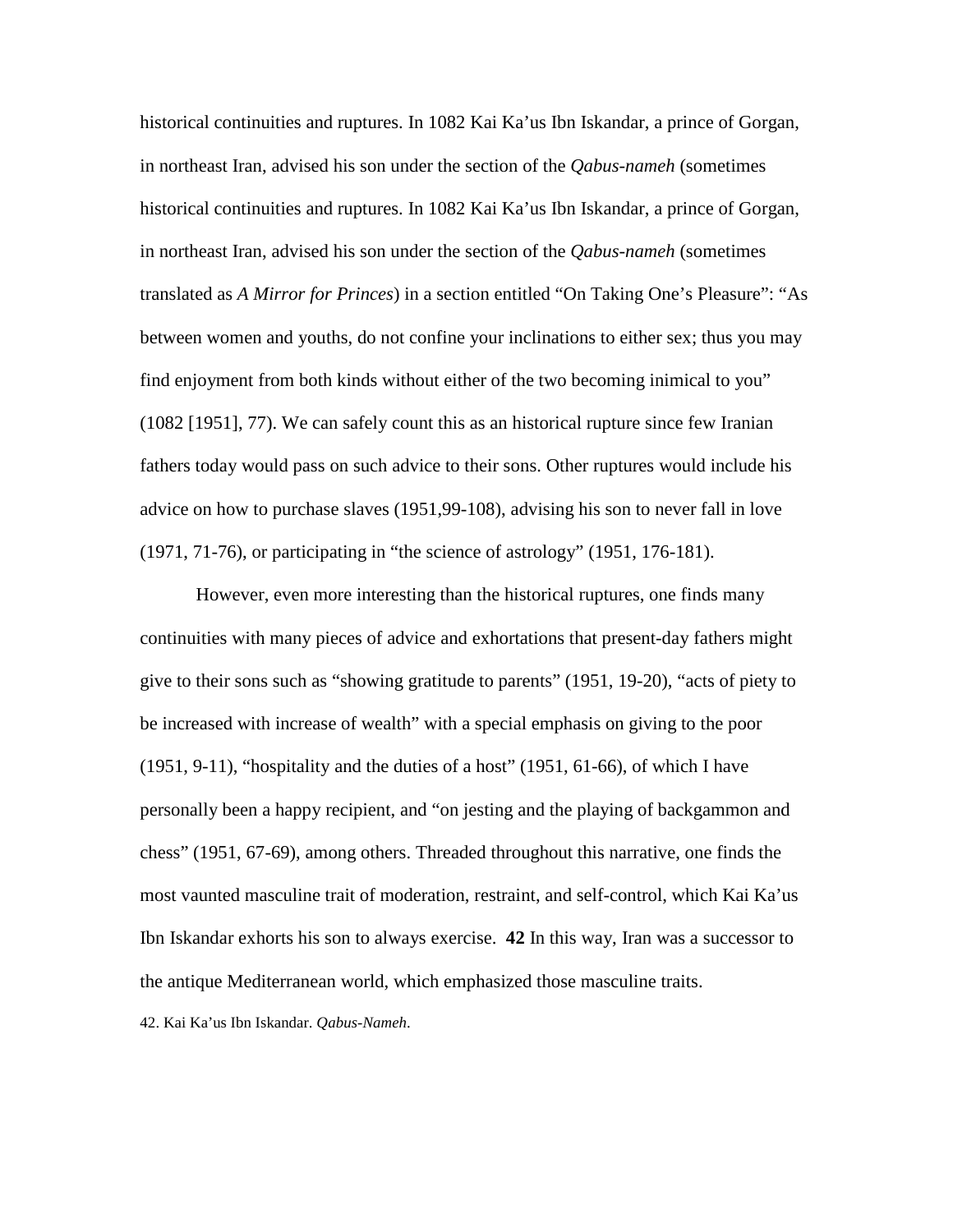To Kai Ka'us Ibn Iskandar's detailed account, the courtier and famous writer *Chahar Maqala* (Four Discourses): "The most excellent of the kings of the age in nobility, possessed pedigree, doughty deeds, Nidhami-i 'Arudi-i-Samarqandi adds important qualities of masculinity in the famous judgment, statesmanship, justice, equity, valour and generosity. . . also in that upright judgment, clear understanding, strong resolve, and firm determination (1899, 8), and he adds, "the most excellent of the princes of the time [possessed] judgment, statecraft, knowledge, chivalry, swordsmanship, strength of arm, treasure and muniment!" (ibid. 9). **43** This advice literature allows us to view the contours of idealized Iranian masculinity because during that time part of the burden of the king was to embody idealized codes of masculine behavior, for which they were lauded in panegyric poetry. It also allows us to see the historical continuities and ruptures in masculine codes some of which persist to the present day. I specifically chose these two pieces of literature because I became very familiar with these exemplary works when I studied Persian literature in my undergraduate years, and I remembered how well they could illustrate the points that I am making in this study.

I want to stress two areas that will be difficult for those unfamiliar with the Middle East, in general, and the Iranian world specifically, to understand as masculine, manly behavior. While it is easy for non-Iranians to understand male interest in athletics, it is very difficult for them to understand the male interest in being a host and hospitality, 43. Nidhami-i-'Arudi-i-Samarqaandi. (1899). *The Chahar Maqala, Four Discourses*. Translated by Edward G. Browne. n . l. (reprint) Kessinger Publishing.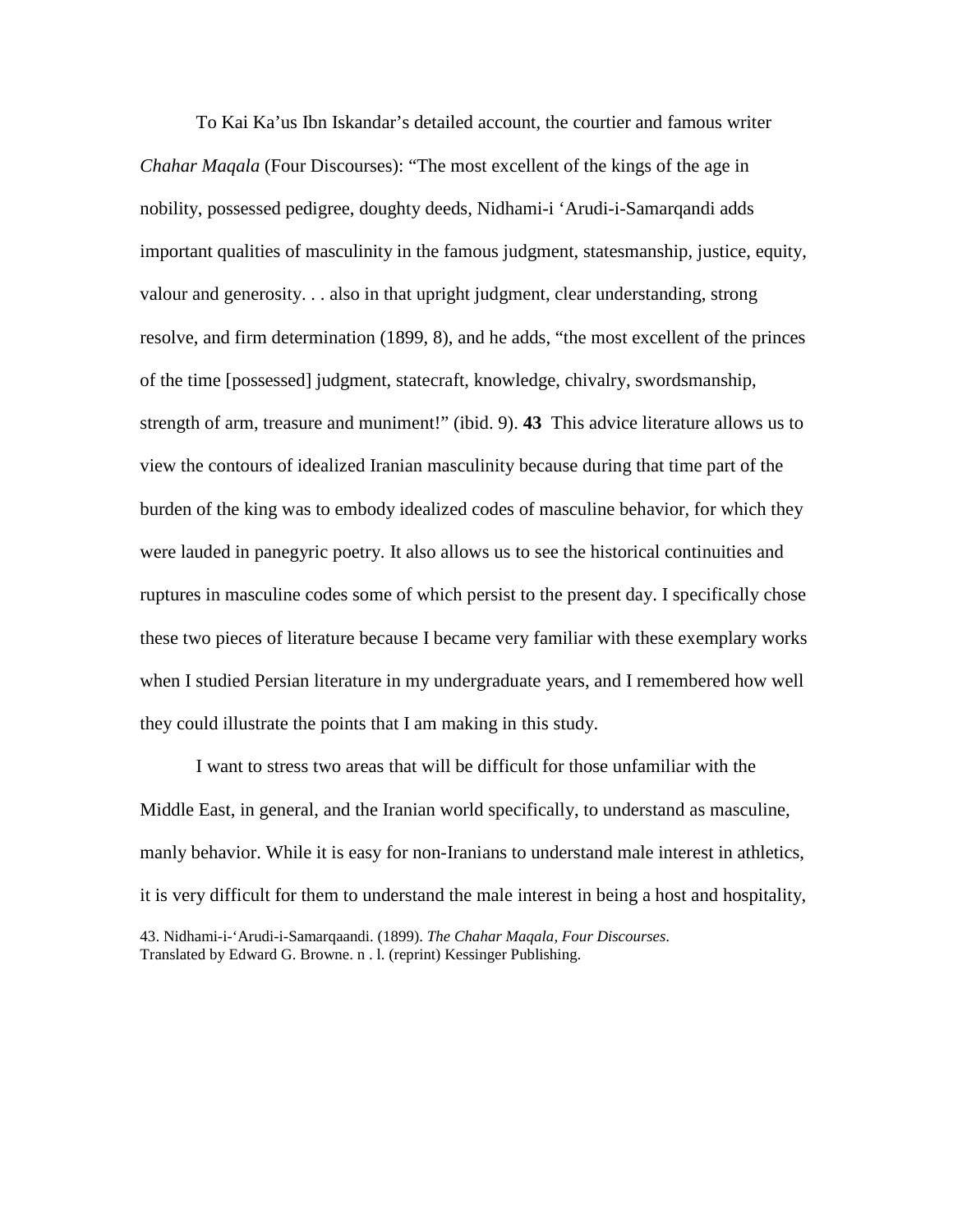which in the West largely falls to women**. 44** Most men in the West leave hospitality to their wives or other female relatives, and historically it was a role in which women could shine, Dolly Madison being a famous hostess in the White House, as did Jacqueline Kennedy and Michelle Obama after her. This need for women to become the primary host became intensified after the bourgeoisie replaced the aristocracy as the main social actors in society at the beginning of the nineteenth century. Factories and other places of business required the men to stay in their places of business.

Even more difficult to understand is the intense love that men have for literature, and especially poetry, and that love for poetry indeed constitutes to this day, a masculine character trait. Kai Ka'us Ibn Iskandar devotes several pages for how to be a poet. While many countries have statues to royal, military, or political figures, my fond memory of Iran was how many statues, memorial structures, street names, and public squares celebrated the many poets found in the Iranian literary world. Iranians read and recite poetry at parties, they have evening parties (*shab-e sh'er*) devoted to reciting and listening to poetry, they often open business meetings with a suitable poem, they frequently recite poetry in the radio and television. Many Iranians have memorized

<sup>44.</sup> During the eighteenth century, elite women maintained salons, in which music and entertaining conversation occurred. This practice continued into the next two centuries. "Orchestrating and maintaining social relations was a key aspect of bourgeois life and a responsibility of the mistress of the house, who kept the lines of communication open to other households. Women of the petty bourgeoisie were well aware of this responsibility and proclaimed their social standing by holding salons on specified days and by paying and receiving calls. Emulation of the rituals of their betters knit the social fabric together" (p. 278) Martin-Fugier, Anne. 1990. "Bourgeois Rituals." *A History of Private Life. IV. From the Fires of Revolution to the Great War*. Michelle Perrot, Editor. Arthur Goldhammer, Trnaslator. Cambridge, MA: The Belknap Press of Harvard University Press, 261-338. As I viewed a PBS history of the White House Laura Bush, the former First Lady stated: "The most important duty of the First Lady is that of hostess" (September 10, 2016).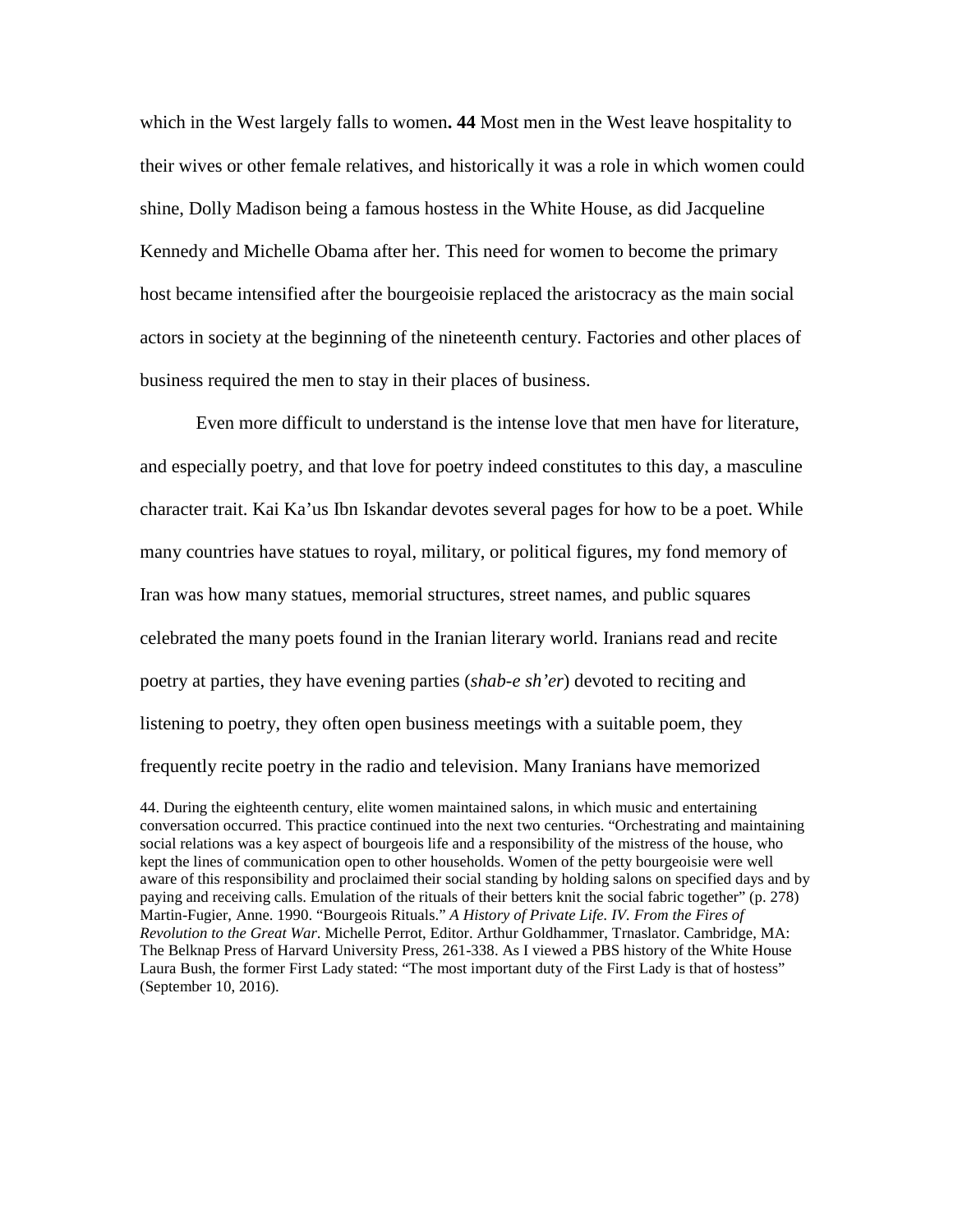volumes of poetry and pepper their speech with famous verses to support important points they wish to make. This is not merely for elite men. Willem Floor notes that in the lutis, "To rise in the group, one had to excel in *javanmardi* [manliness], and in poetry skills." **45** During my time in Iran, I knew that many unlettered men would go nightly to the coffeehouse to hear the recitation of the *Shahnameh*.

It is important to emphasize here that the reason I stress the use of the notion of masculinities in the plural rather than the singular masculinity. R. W. Connell stresses the need for emphasizing "masculinities" in the plural. "With growing recognition of the interplay between gender, race and class it has become common to recognize multiple masculinities." **46** He further notes, and I agree that there exists a dynamic hegemonic, usually elite, code of masculine codes and behavioral practices. "At any given time, one form of masculinity rather than others is culturally exalted. Hegemonic masculinity. . . " **47** This is because there are many differences between the activities of the elite and of the other classes.

In physical activities, elite men frequently played polo and went hunting in the pre-Islamic period as well as into the Islamic period. Pre-Islamic kings like the Sasanian Bahram Gur were famous for it. The sheer number of silver vessels from the Sasanian period depicting these activities is staggering, demonstrating that this is an ancient continuity of masculine activity that continued into the Pahlavi period for elite men. (See 45. Floor, Willem. 2010. "Luti." *Encyclopedia Iranica* on line.

46. Connell, R. W. 2005. Masculinities. Second Edition. Berkeley and Los Angeles: University of California, 276. 47. ibid. 277.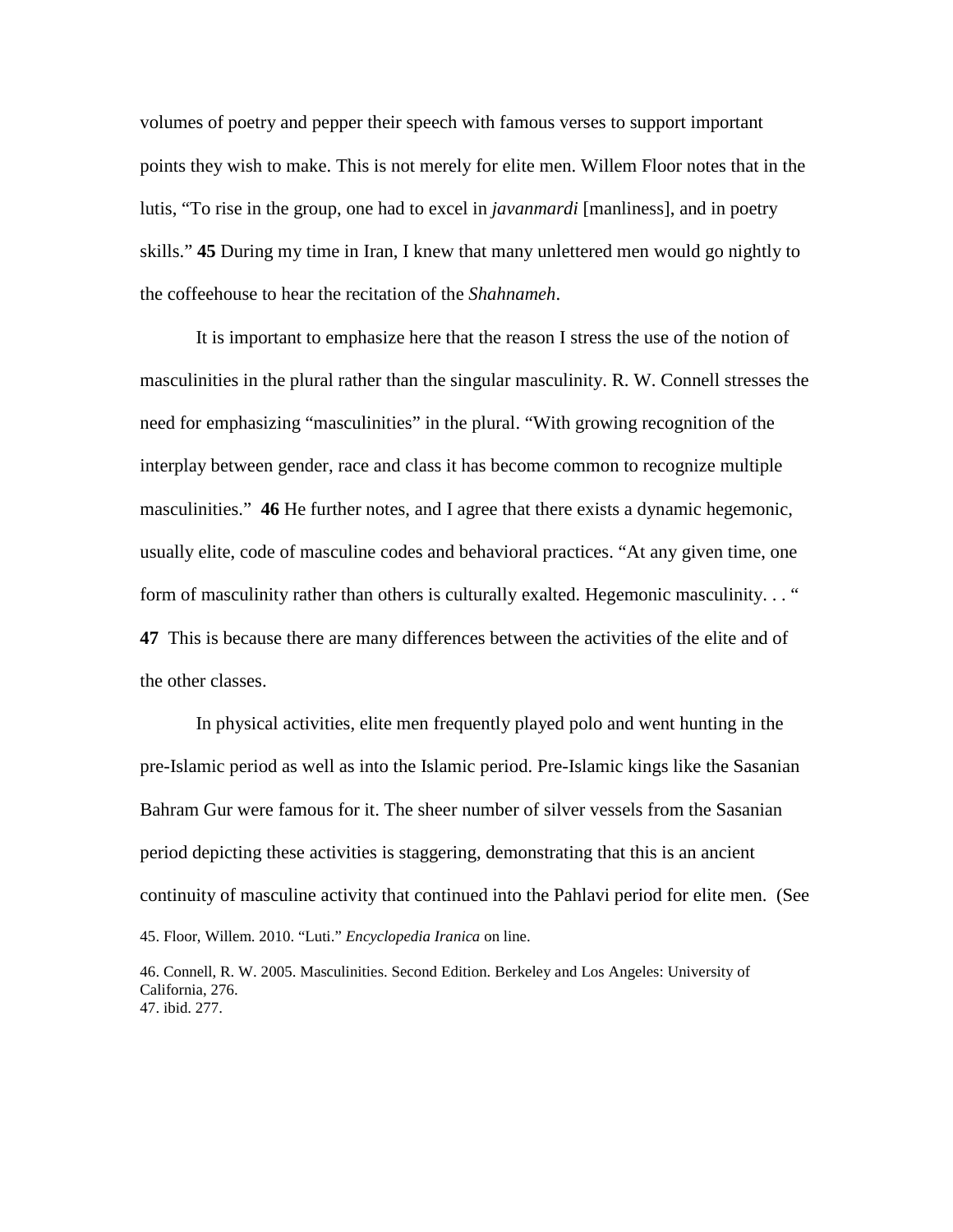Harper and Meyers 1981) **48** Kai Ka'us Ibn Iskandar advises his son how to buy a horse in a special section devoted to that topic. (1951, 112) **49** We will turn from the *Qabusnameh* in which we find the elite codes of masculinities, to another group, the lutis, which represent other classes.

Poor men, such as the *jahels*/*lutis* have been valorized as exemplars of masculinity, even hypermasculinity, and their presence in real life and in the Iranian cinema, all of which underscores the centrality of the luti figure in Iranian urban life. They serve to contrast with the masculine codes of elite men. Willem Floor in his article on the lutis in the Qajar period, correctly identities two major classes of individuals who come under the term "luti": entertainers and hypermasculine men who during my time dressed in a particular style and seemed to be a cross between a Robin Hood figure and petty criminals. (1971, 103). "In fact, the entertainment class, which consisted of two groups formed a category apart from the hooligans, lutis or dashes as they were also called" (1971, 104). **50** One place in which the two categories met was the *pahlavans* (strong men) who performed feats of strength in public spaces and wrestlers (*koshti-gir*), who often performed in front of the public and so could be loosely subsumed under the designation of a public entertainer. **51**

48. Harper, Prudence O. and Pieter Meyers. 1981. *Silver Vessels of the Sasanian Period*

*Volume One: Royal Imagery*. New York: The Metropolitan Museum of Art, New York. Published in association with Princeton University Press.

49. Kai Ka'us Ibn Iskandar. *Qabus-nameh*, 112

50. Floor. 1971. "The Lutis." pp. 103-104. Also Floor 2010. "Luti."

51. I saw *pahlvans* in the main square of Samarqand in 1987, lifting heavy weights for which the public would give the money. I viewed the *zur-khaneh* several times in Iran 1958-1959. While in Iran, most of the participants in the *zur-khaneh* exercises seemed to be working-class men, in Southern California several young middle class young men performed the exercises at a *No-ruz* gathering. And behaving very middle class, they wore shirts, unlike their stripped-down working class counterparts in Iran, who wore elaborately decorated breeches which reached from the waist to the knee.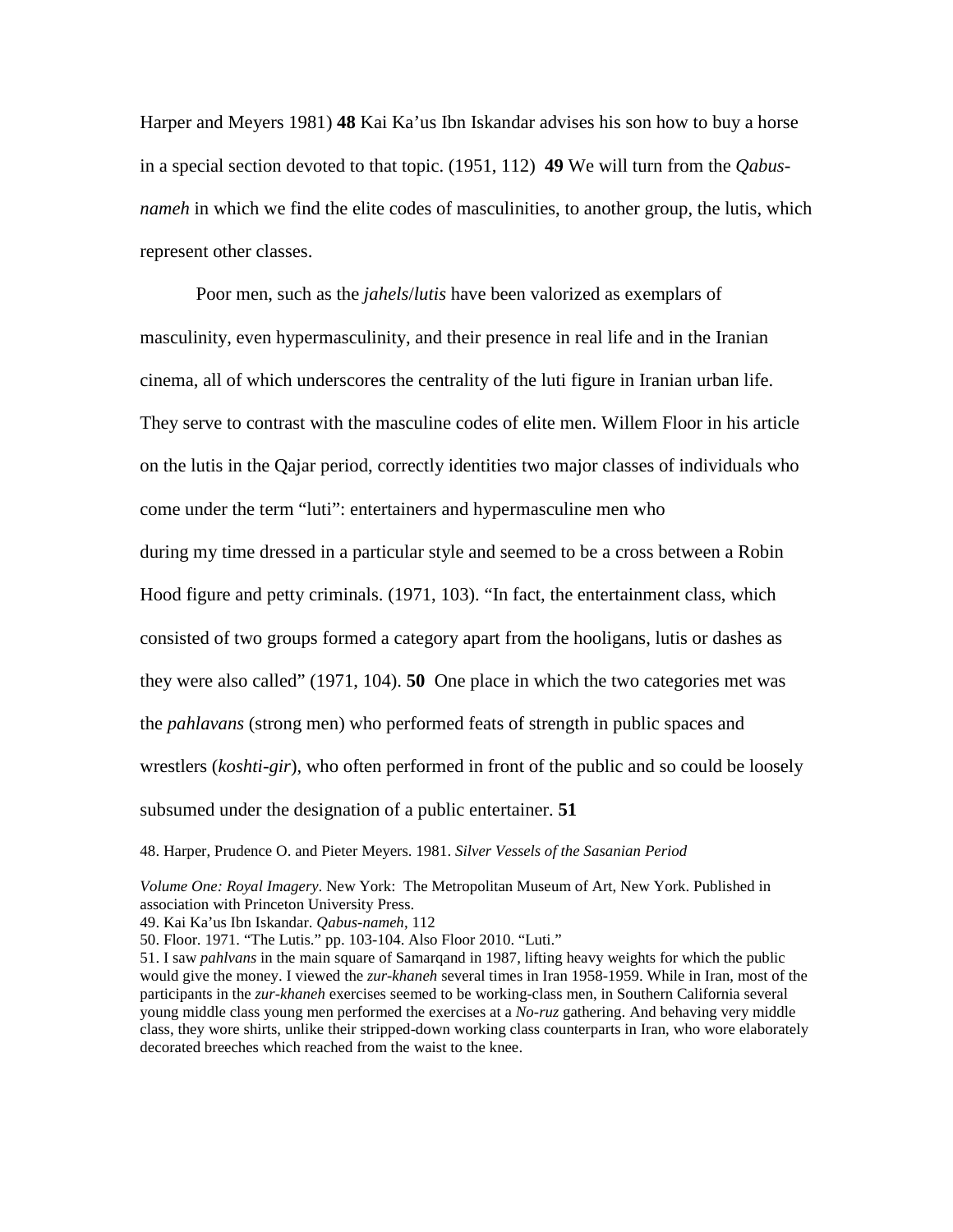Boy dancers often fell under the designation of luti, as well. Their behavioral opposites under the same name have long been a feature of urban life, under a number of different names, and display a very different masculine behavior. During my years in Iran, *lutis* were often called *jahel* (the ignorant one), this designation of *jahel* or *luti*, also had a more shaded meaning of a giving, deeply generous man, *lat va lut*, a *lat* is a notch below the *jahel/luti* designation, with a shade of meaning of a hooligan, many of whom were designated as *chaqu-keshan* (dagger carriers), indicating a dangerous aspect of their behavior. *'Obash* is an even lower figure, indicating thuggish behavior. These tough guys, with their exaggeratedly masculine behavior, constituted an important role in the *filmfarsi* Iranian cinema that appealed largely to working-class audiences of the late 1950s. These men often served as guardians of their neighborhoods (*mahal*), an activity for which they were famous. These men often also worked out in the *zur-khaneh* a kind of gymnasium, in which the participants undergo performing a series of rhythmic exercises, sometimes bearing heavy weights, chains, and large wooden tumblers and shields, under the direction of the "*morshed*" who drums the rhythms on a large tympanilike drum as he chants poems from the *Shah-nameh*, the epic history of Iran, and signals the change in the exercises by ringing a bell. While Battesti and Kazemaini claim ancient origins for the *zurkhaneh* through the description of ancient Greeks of Persia, especially Xenophon (1968, 15) and Herodotus, however in its present form, as an urban institution, it probably dates into the Islamic period. (1968, 85). **52** Undoubtedly, the ancient Persians practiced athletics of various types, but we have no way of knowing exactly what they were. Battesti and Kazemaini claim that the zur-khaneh "plays the role

52. Battesti, Térésa and Kazem Kazemaini. n.d. Le Zour Xaneh: Gymnase Traditionel Persan. Tehran: Imprimerie PAD.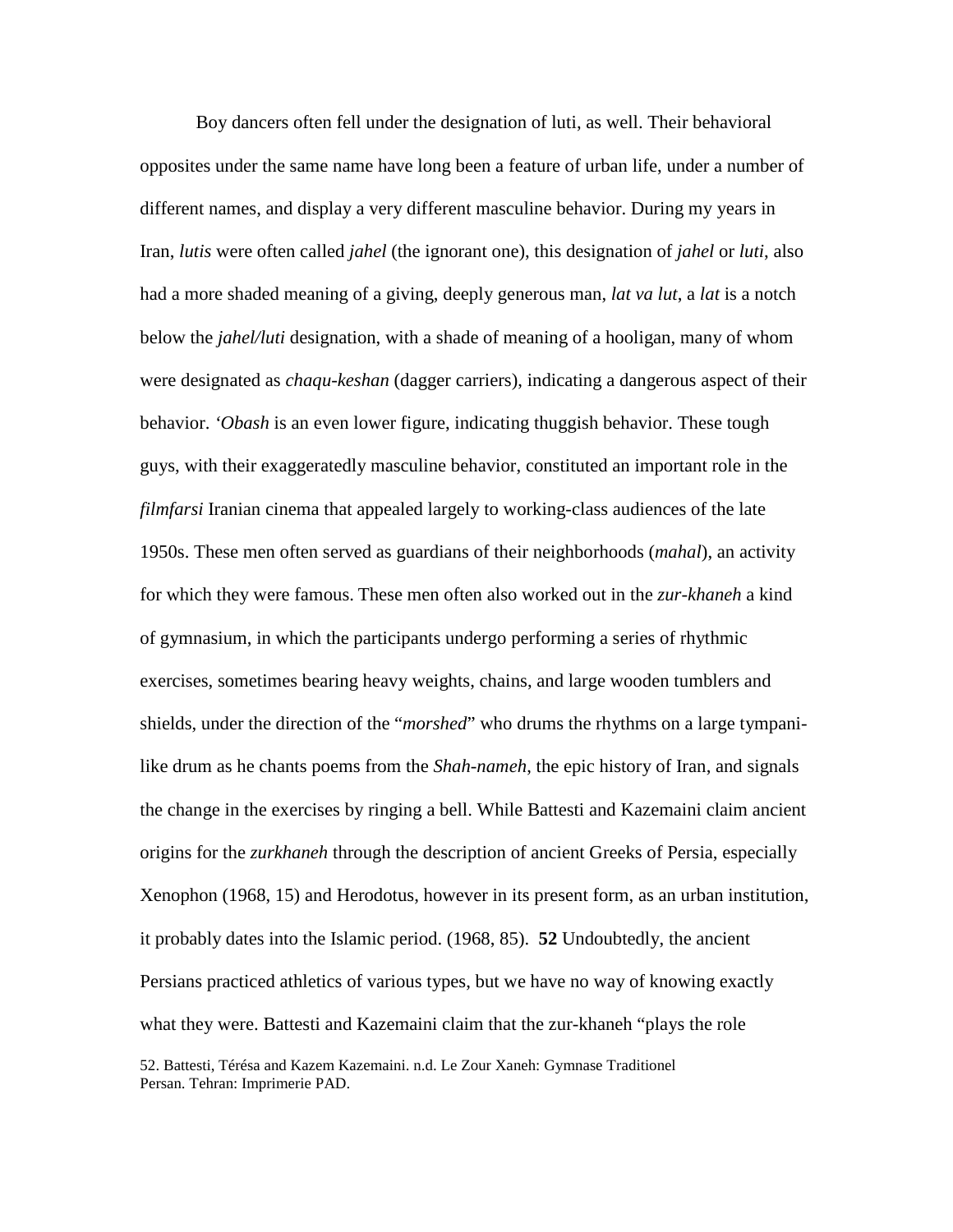of the conservator of moral values, ethics and mysticism," however underscoring my point of its development probably beginning in the Safavid period is that it celebrates Shi'ism and Sufism, but also a kind of chivalrous ethical code (*javanmardi, lutigari*) of protecting the weak and taking care of their neighborhood.

Historically, while a largely working-class institution, the zur-khaneh and the ranks of the luti also attracted other classes. "No doubt it were also these ideals, besides the gymnastic activities and their social gatherings, which attracted many respectable citizens, and we see a great part of the artisan and merchant class join the lutigar citizens, and we see a great part of the artisan and merchant class join the *lutigari* associations. Many members of the rich merchant class and even some princes joined the lutigars too" (1971, 112). **53** Thus, we can see that the zurkhaneh was an important part of male urban life into the present, even in the Iranian diaspora.

In the realm of physical activities, "Gambling and athletic bouts prevailed among them, but various games with animals, such as cock and ram fighting are also worthy of note. *The kabutar[kaftar] bazi* (raising and training pigeons, a very popular male activity in the Iranian world) is very widespread since that pastime was popular among the 'ayyars too" (Floor 1971, 110). (ibid. 110-111). **54** In my time in Iran in the late 1950s, in appearance they were often severely dressed in black coat and trousers, a white shirt, and a black fedora, as I remember them, and as they appear in the many films depicting them. I mentioned that they had two opposing characteristics in popular culture: hooligan 53. Floor. "Lutis." 110. 54. ibid. 110-111.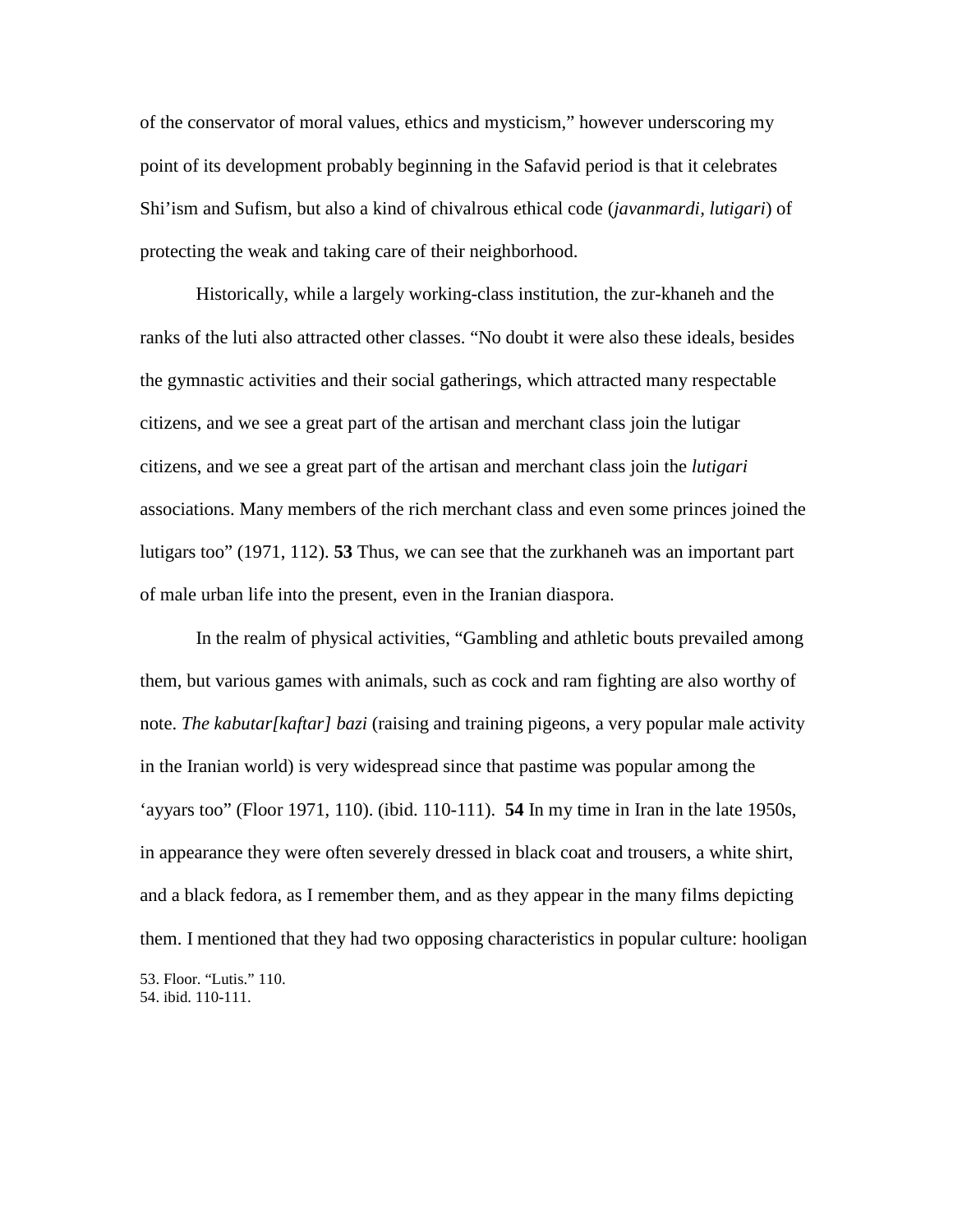and chivalrous (*javanmard*) man, that epitomized working class ideas of masculinity, which I have contrasted against the elite ideals above. These faded somewhat throughout the latter part of the twentieth century, partly because the new urban scape of Tehran has changed with highrise buildings, and Floor argues that this type of men have become basij. **55**

I agree with Floor (1971, 113) and Battesti and Kazemaini (1968, 19-27) **56** that the lutis were most likely descended from the figure of the *'ayyar* (pl. ayyarun), who embodied many of the more lofty values of the lutis such as protecting their neighborhood and the poor and weak. During the period of the caliphate the 'ayyarun were frequently depicted in the pitched battles between the sunnis and shi'ias that were a feature of urban life in Baghdad, but also making depredations on rich merchants. Sabari states that "During the four hundred years the movement of the 'ayyarun had marked the public life of Baghdad. Their appearance begins in the ninth century during the war between the princes Amin and Ma'mun, during the siege of Baghdad (812)" (1981, 78). **57** Sabari notes that, like the lutis with multiple terms, the 'ayyarun were often confused or conflated with the shuttar (runners sing. shatter) and the *fityan* (youths), so they "became synonyms" (ibid). Like the lutis, "various testimonies describe the attachment of the 'ayyarun to the Futuwwa (*fotovvat*) and their values: courage, helping the weak, generosity, the ability to endure suffering, love of truth, hospitality" (1981, 91). **58** Regarding their sexual behavior, Floor states, "The 'ayyars were also known as Ahl-i Lut. This term refers the supposedly homosexual relationship which existed among the 'ayyars. [Floor claims lut derives from *lavati* (sodomy)] Now it is a known fact that

<sup>55.</sup> Floor. 2010. "Luti" Encyclopedia Iranica.

<sup>56.</sup> Battesti and Kazemaini. Le Zur Xaneh. pp. 19-27.

<sup>57.</sup> Sabari, Simha. 1981. *Mouvements Populaires À Bagdad À L'Époque 'Abbasside, IXe-*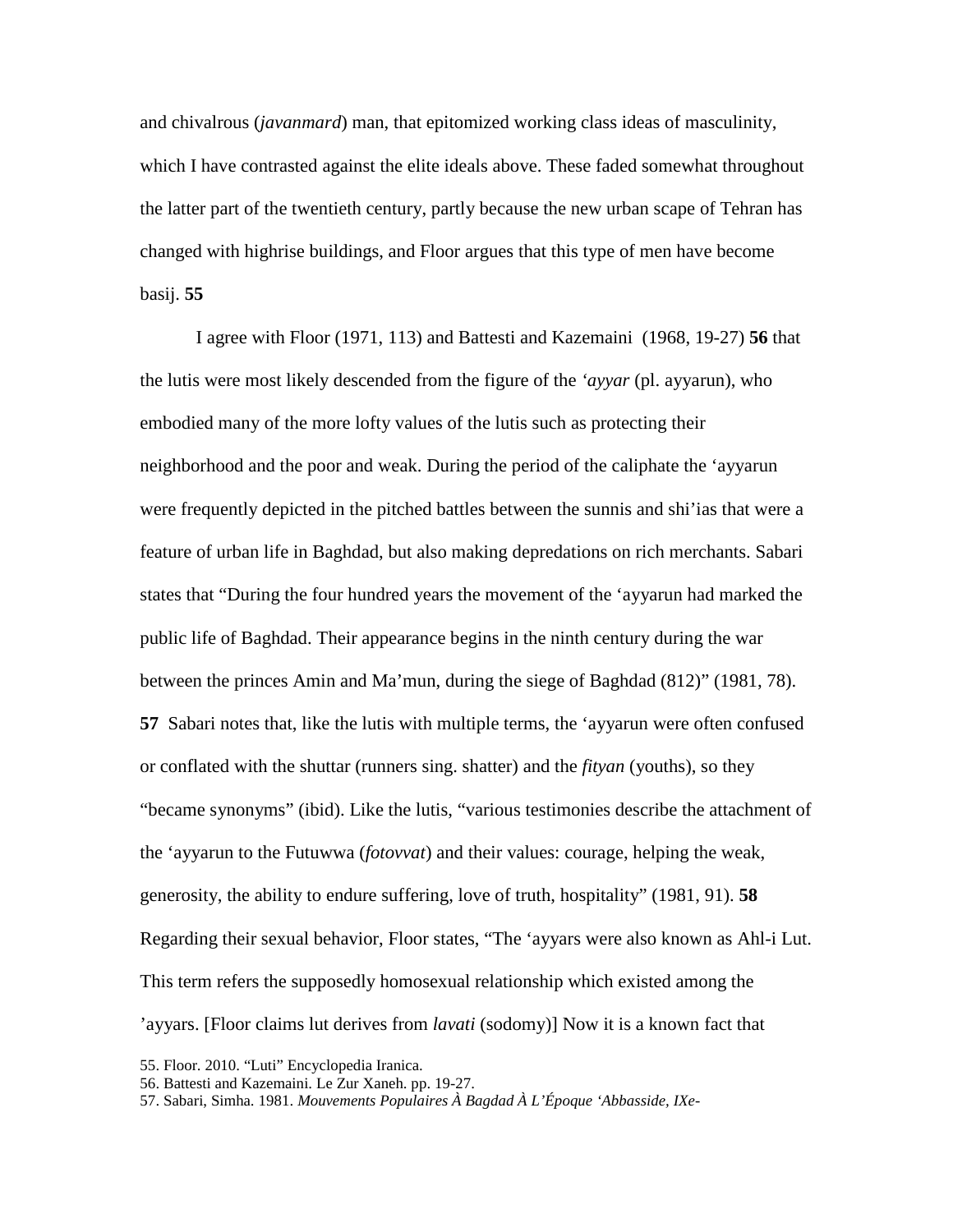*XIe Siècles.* Paris: Librairie D'Americque et D'Orient Adrien Maisonneuve. 58. ibid. p. 91

professional pahlavans avoided marriage, c.q. sexual intercourse with women, believing that this would sap their strength. This idea still prevails among pahlavans of today" (1971, 114). **59** I noted that belief was also common among Iranian wrestlers in the late 1950s.

These qualities that the zur-khaneh celebrates are not unspoken ones. The managers of the zur-khaneh explicitly remind their members of these values: "Thus, an exercise session provides an opportunity to remind those present whether athletes or spectators, of their social duties, duties that include generosity, mutual help, courage, loyalty, respect for elders, and keeping one's word" (Rochard 2002, 318). **60** These constitute the idealized values of the lutis. The bottom line of masculinity in the Iranian world, at its core, according to my friend Khosrow Jamali, who grew up in a neighborhood (Mowlavi) with many lutis, "garnering respect" (personal communication August 2, 2016). Thus, through the figure of the luti we can see the many ways in which masculinities were enacted across several social and class lines, and which masculine values could be found in each group.

#### **Who is the** *Raqqas***?**

In today's terms, we can first define the boy dancer as an abused child. As an historical continuity from the Ancient world, into the Islamic world, both male and female dancers came into the world in a disadvantaged position. He or she was either an orphan, a slave,

59. Floor. "Lutis."

<sup>60.</sup> Rochard, Phillippe. 2002. "The Identities of the Iranian Zurkhaneh." *Iranian Studies*, Volume 35, Number 4, Fall 2002, 313-340.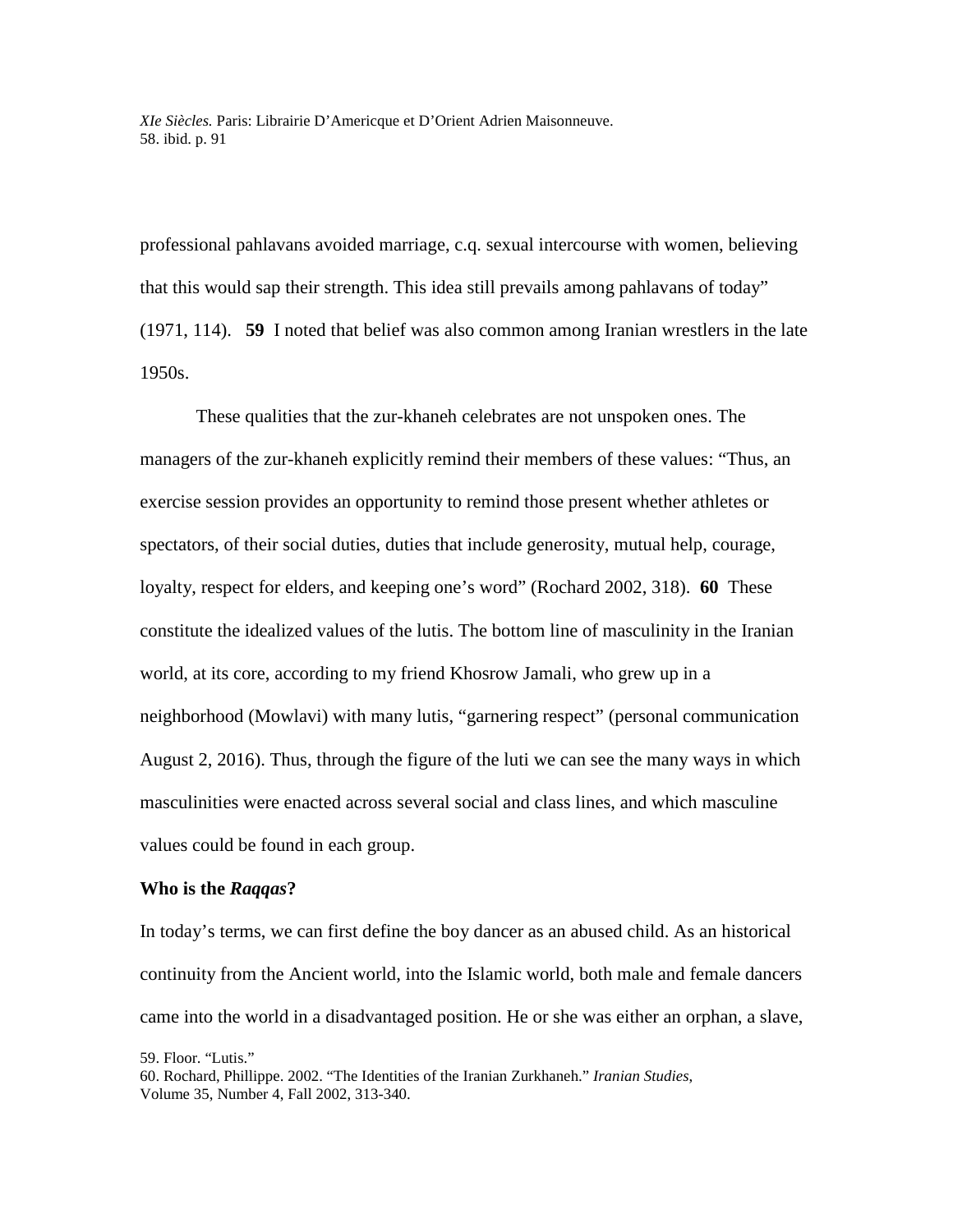a despised religious minority, or born into a family of public entertainers, which constituted one of the most despised occupational classes, often lumped into the criminal classes with no legal standing in medieval Baghdad. (Bosworth 1976, 1) **61** In addition to performing, which given the short, often brutish, shelf-life of the dancer, they frequently began performing as early as 8 to 10 years of age, after a period of rigorous training. They were frequently required by their owners or managers to engage in sex with the customers. In adulthood, most of them married and had children. We saw this disdain implied in the quote from Taj al-Saltana, whose own husband, historian Abbas Amanat notes, was besotted with a young male dancer upon whom he squandered a great deal of wealth, "but being a dancer he was unworthy of being anyone's beloved." Some of the ill repute that public entertainers endured stemmed from exposing himself or herself to the public gaze.

As historian Willem Floor notes, "Relatively little is known about them, because polite society and thus literary sources paid little attention to them. Entertainers were identified with the popular type of terms already imply, the performances , generally referred to as *ma'rekeh, hengameh*, or *tamasha*" (2005, 23). Dancing boys were a regular feature of these performances. Males also played female acting and comedy roles, known as *zan-push*, but these roles were played for laughs rather than seduction, and often by adult males*.* **62.**

<sup>61.</sup> Bosworth, Clifford Edmund. 1976. *The Mediaeval Islamic Underworld: The Banu Sasan in Arabic Society and Literature*. Leiden: E. J. Brill.

<sup>62.</sup> The several times that I saw these in *siyah-bazi* and *ru-hozi* performances, the *zan-push* made little attempt to make themselves attractive to their male audience members, rather playing their roles for laughs. They frequently played in a manner that left no question that the *zan-push* was a mature men with over-thetop effeminate gestures and vocal register. Nevertheless, one of them told me he still had to fend off unwanted sexual attention. See also, Beeman, William O. 1981. "Why Do They Laugh?" *Journal of American Folklore.* , vol. 94, no. 374. 1981-506-526.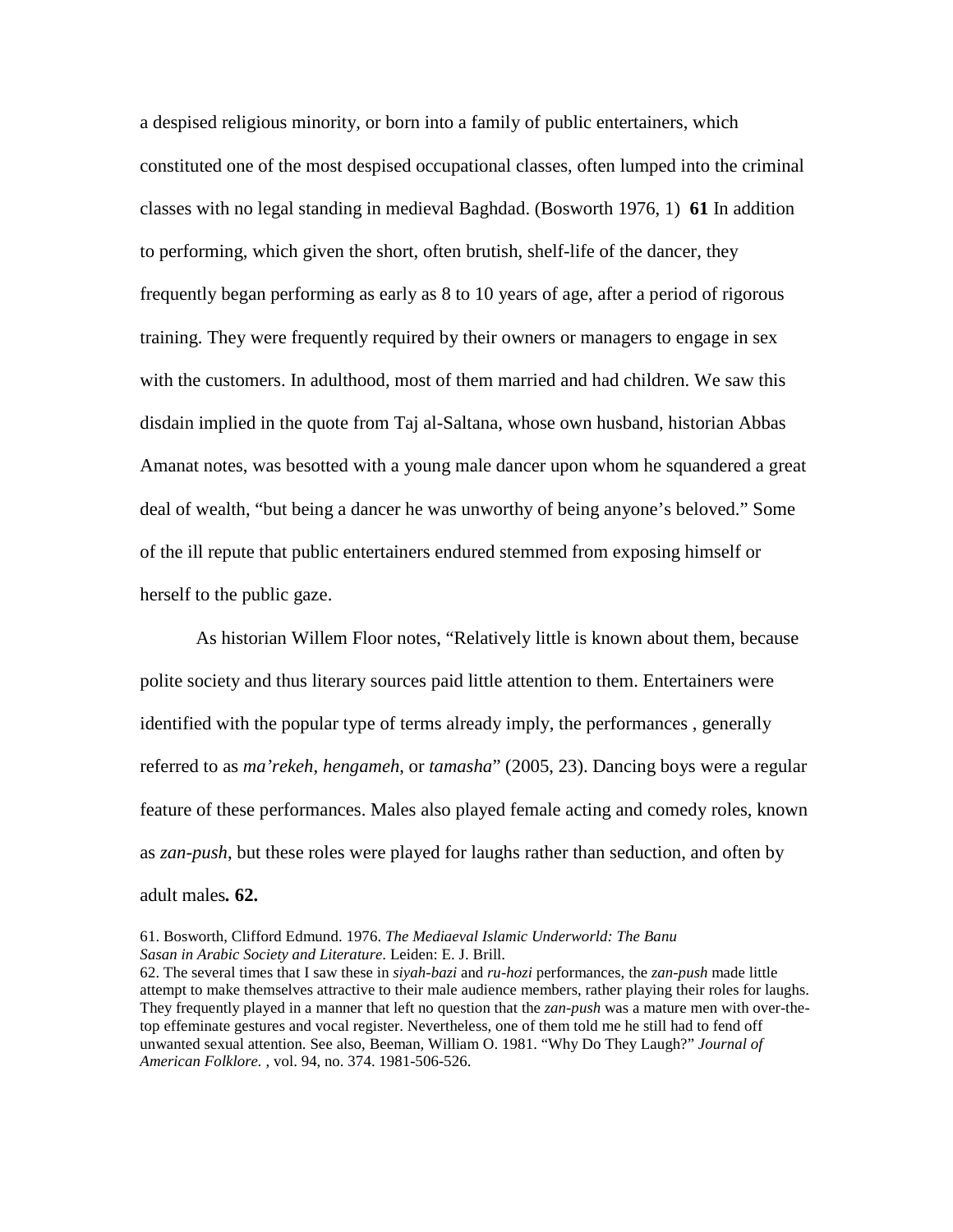Chevalier Chardin, the famous French traveler to the Safavid court, characterized the dancing as, " $\ldots$  passion is represented by it in all its force, but which is detestable, are the lascivious and indecent postures, the delights and inabilities of which these representations are rife with and where they are able to do in manner contrary to what is virtuous. . . (quoted in Floor 2005, 42). **63** He is, of course, describing dirty dancing. "Singing and dancing boys also excited the men (and probably the women as well) with their lewd and alluring movements" (Floor 2008, 346). **64** Like many other Christian visitors from the end of the Timurid period to the early twentieth century, they enjoyed a frisson of pleasure viewing these erotic scenes and from exposing Muslim societies as licentious in contrast to Christian ones, especially describing the avid interest that men showed in the sexy dancing of beautiful young men. Turkish scholar Metin And, in describing similar dancing by dancing boys in the Ottoman Empire notes: ". . . foreign travelers have given much attention to this topic in their books and, although they emphasize the slack morality and obscene character of the dancing, they cannot hide from their description the breathless interest they took in these performances. (1959, 24). **65** The reader must keep in mind that Europeans frequently, not understanding the language, could not always tell if the performers were playing their dancing roles for laughs or seriously.

In appearance, the dancing boys should ideally be young and handsome,

sometimes starting their career at 8 to 10 years of age, and ending with the appearance of a beard. However, I would offer the caveat that if the performer was truly attractive, but

<sup>63.</sup> Floor, Willem. 2005. *A History of Theatre in Iran*. Washington, DC: Mage.

<sup>64.</sup> Floor, Willem. 2008. *A Social History of Sexual Relations in Iran*. Washington, DC: Mage.

<sup>62.</sup> And*,* Metin*.*1959*. Dances of Anatolian Turkey.* New York: Dance Perspectives. Summer 1959.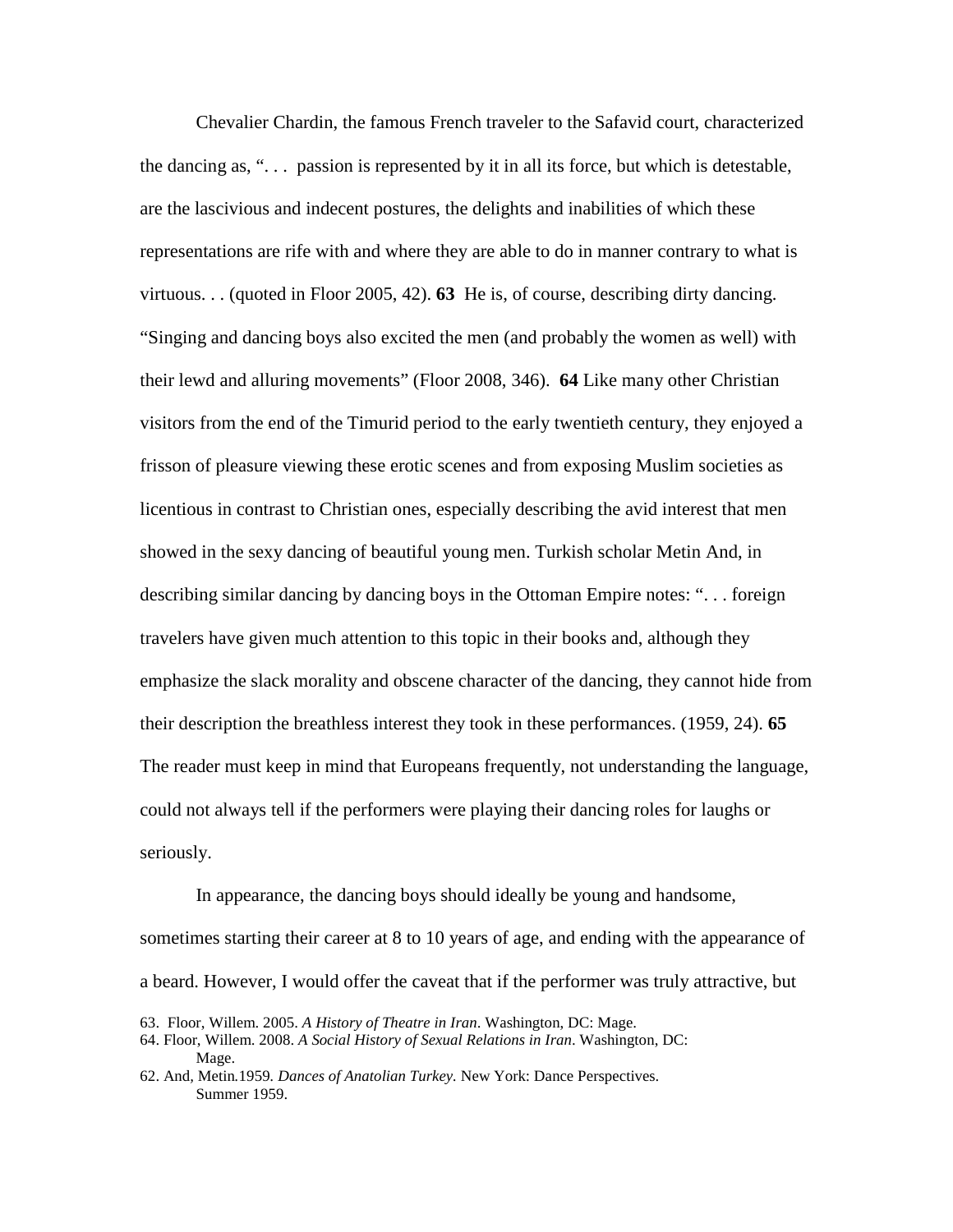also talented and could sing as well, they were popular, often into old age. Some observers state that they wore women's clothes. "Aubin says there were at least forty troupes of feminine dancers who performed in the *anderuns* [women's quarters" (Mahdavi 2007, 493). **66** Looked at more carefully, the boy dancers always appeared in ambiguous costumes with elements of both male and female garb and hair arrangements; they were attractive as males and they were not impersonating women. The large male audience gathered in an Afghan teahouse to view the dancing in the 1970s, which I also witnessed in Bamyan in 1976, are.agog with interest and fascination watching a dancing boy perform. (See dvd *Afghan Village*.) **67**

Their training was rigorous. They spent long hours, not only learning to dance, but to perform gymnastic and athletic feats, some quite dangerous, sing, play a musical instrument, and act. The more skills they had, the more valuable they were for their owners and managers. In the Iranian world they most often appeared in small bands. In the  $19<sup>th</sup>$  century, from all descriptions and from Qajar paintings, we can see that the professional dancers, both male and female, performed daring athletic feats, which disappeared in the twentieth century. In Turkestan in the 1870s "The younger boys usually perform those dances which have more of a gymnastic character, with many

<sup>66.</sup> Mahdavi, Shireen. 2007. "Amusements in Qajar Iran." *Iranian Studies*, volume 40, number 4, September 2007, 483-500.

<sup>66.</sup> Mahdavi, Shireen. 2007. "Amusements in Qajar Iran." *Iranian Studies*, volume 40, number 4, September 2007, 483-500.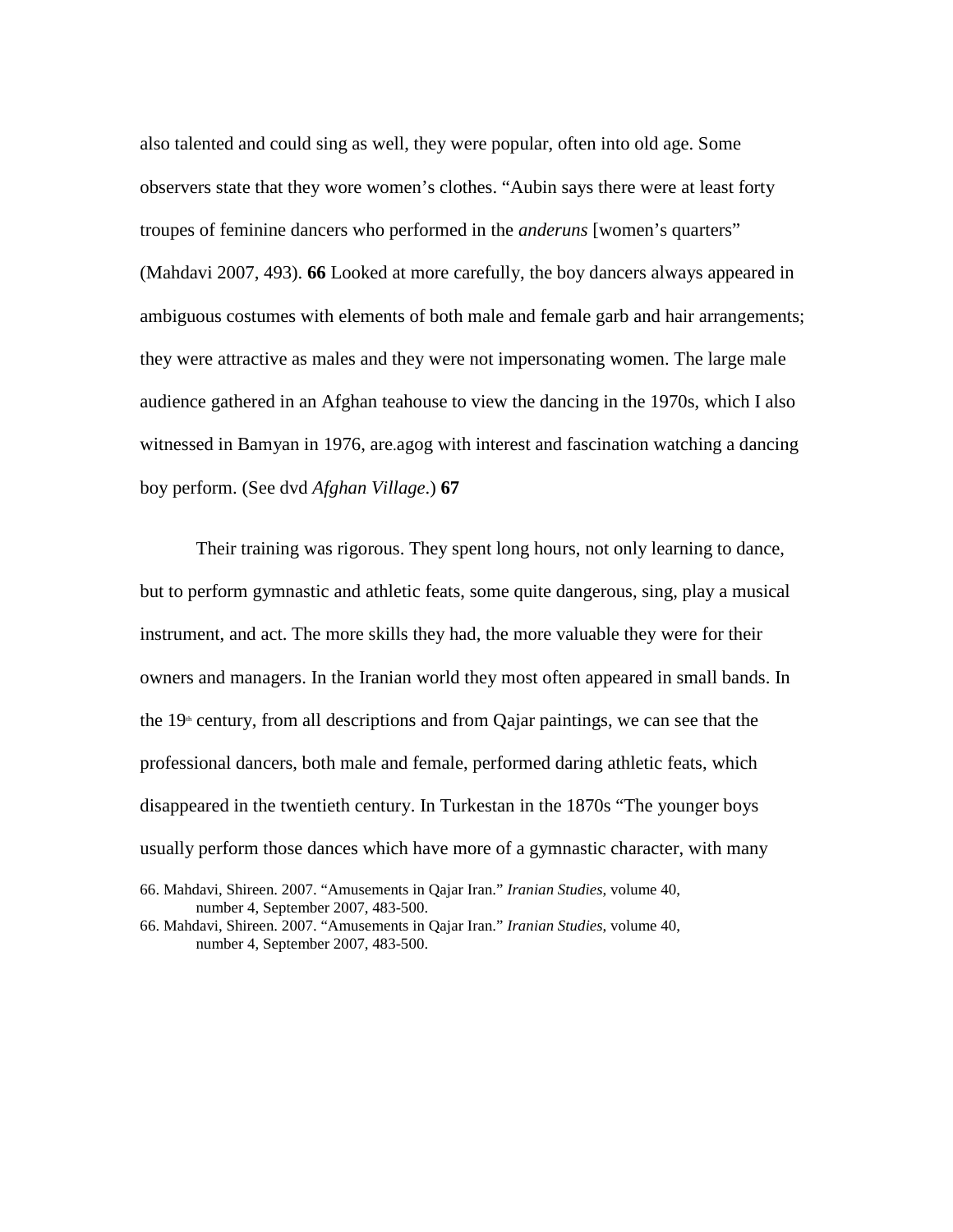somersaults and hand-springs; while the elder and taller ones devote more to posturing, slow movements, and amatory and lascivious gestures" (Schuyler 1876 [1966] 69-70). **68**

As orphans and slaves, most remain nameless. We do know for example that

Bagoas, the eunuch concubine of Darius III, was given to Alexander, the Great, whose

lover he became. **69** We know that he was a dancer because Quintus Curtius Rufus tells

us that returning from India, Bagoas won top prize in a singing and dancing contest. **70**

Alexander kissed him in front of the Macedonian troops who cheered him on.

This source of boy dancers has not changed in Central Asia and Afghanistan in thousands

of years, in 2000 Bruce Koepke states: "Bache bazi were mostly recruited from *kesbi*

families, heredity performers, or were occasionally procured as orphans or runaways"

(Koepke 2000, 96; **71** see also Sakata 2002 **72**; Slobin 1976 **73**; To view a dance see

*Dancing Boys of Afghanistan* **74**, or *Afghan Village 75*)

68. Schuyler, Eugene. 1876 [1966]. *Turkestan: Notes of a Journey in Russian Turkestan, Kokand, Bukhara, and Khuldja*. New York: Fredrick A. Praeger.

69. Quintus Curtius Rufus, Alexander's Roman biographer writes, ". . . he was met by Nabarzanes, who had been give a safe conduct and who now brought alexander lavish gifts, including Bagoas, an exceptionally good-looking eunuch in the very flower of his youth. Darius had had a sexual relationship with him and presently Alexander did, too. It was Bagoas' pleas that did most to influence Alexander to pardon Nabarzanes" (2004, 126: 6-522-23). Classics scholar describes Bagoas as ". . .a handsome eunuch of great influence at court who had been a sexual favorite of the Great King [Darius]. Alexander was evidently charmed by the courtier as well. . . [and] began an affair with Bagoas that would last the rest of his life" (2011, 223).

70. See Davidson 2007. *The Greeks and Greek Love*, 462, 473, 620; Floor 2005. *A History of Theatre in Iran*, 21

71. Koepke, Bruce E. H. 2000. "Covert Dance in Afghanistan: A Metaphor for Crisis?" In Mohd Anis MD Nor, editor. Asian Dance: Voice of the Millennium. Kuala Lampur: Asia Pacific Dance Research Society. World Dance Alliance Cultural Centre, University of Malaya, Kuala Lampur, 92-107. 72. Sakata, Hiromi Lorraine. 2002. *Music in the Mind: The Concepts of Music and Musician in Afghanistan*. Washington, DC: Smithsonian Institution Press.

73. Slobin, Mark. 1976. *Music in the Culture of Northern Afghanistan*. New York: Viking Fund Publications in Anthropology.

74. *The Dancing Boys of Afghanistan*. *Frontline*. April 20, 2010. Directed by Najibollah Quraishi.

75. *Afghan Village*.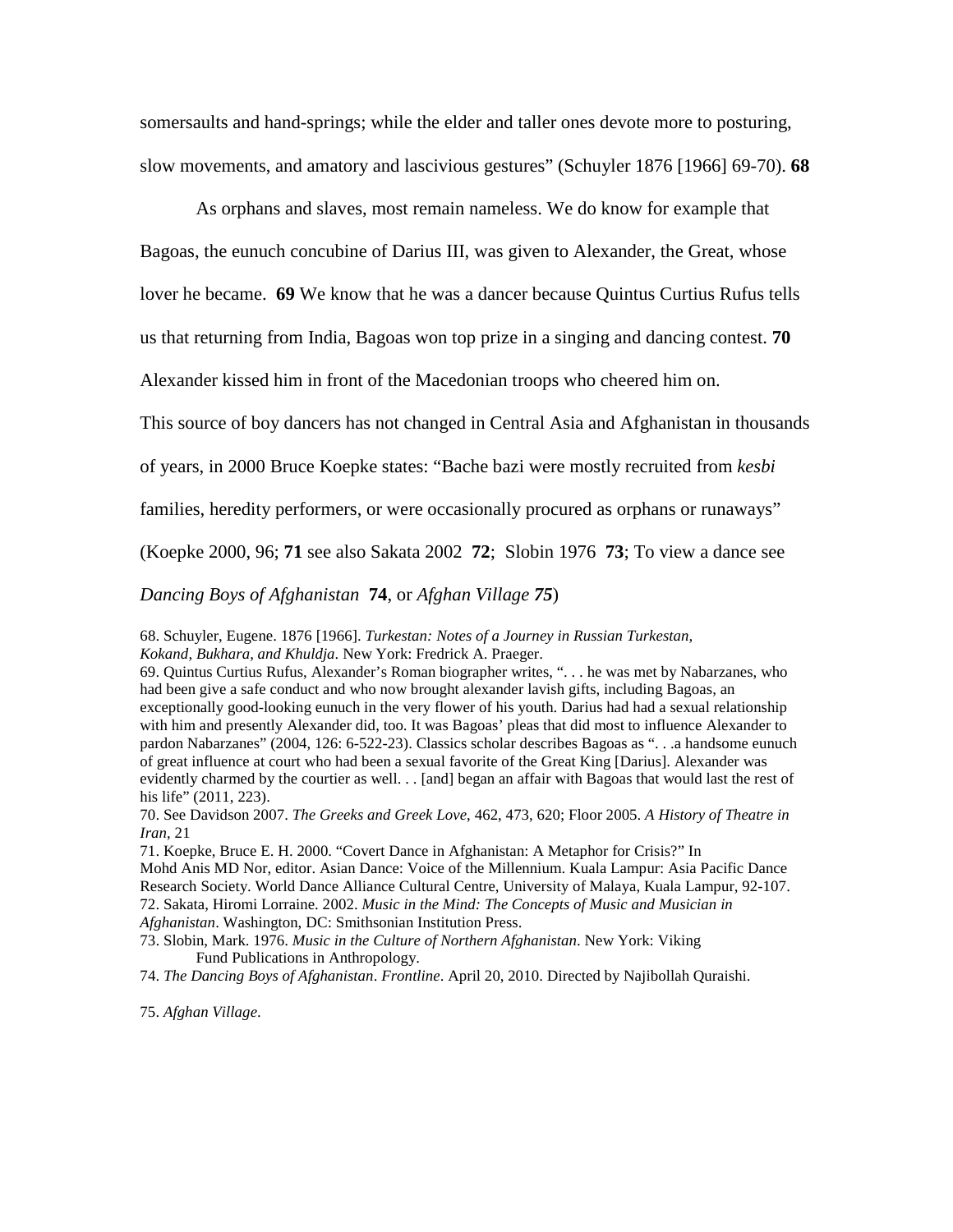Nameless young dancers, wine bearers, and other young performers were the focus of sexual interest of significant numbers of Iranian men from a least the medieval period (see Southgate below) into the twentieth century. These dancers and wine bearers were young and handsome. Those considered most attractive had an ambiguous appearance, midway between male and female. They were the most frequent subjects of amatory poetry, which contains adjectives that could be the same for males and females that is further emphasized by the ungendered nature of the Persian language. (Shay 2000) As Najmabadi states, in written sources, the same adjectives, such as moon-faced (*mah tal'at*), rose-faced (*gul rukhsar*), cypress-statured (*sarv qamat* or *sarv qad*), ruby lips (*la'l lab*), bow-eyebrows (*kaman abru*), etc. are used to describe male and female beauty" (2001, 89). **76**

Of course some of the early orientalist scholars were considerably embarrassed by this and attempted to change the male object of love to a female one. The famous Middle Eastern scholar Annemarie Schimmel commenting on this practice, translated the famous Hafez poem (*agar an tork-e shirazi*), "If that Turk of Shiraz would take my heart in his hand" (1992, 142), and tartly remonstrated, "we certainly do not find the 'charming maid of Shiraz" (287). **77** This change of gender for the prudish scholars of the nineteenth and twentieth centuries, was sometimes simply omitted by native ones: "The modern reader is puzzled by the disparity between the orthodox sentiments of the religious writings or the 76. Najmabadi, Afsaneh. 2001. "Gendered Transformations: Beauty, Love, and Sexuality in Qajar Iran."

*Iranian Studies*, volume 34, numbers 1-4, 2001.

<sup>77.</sup> Schimmel, Annemarie. 1979. "Hafiz and His Critics." *Studies in Islam*, January 1979, 1-33.